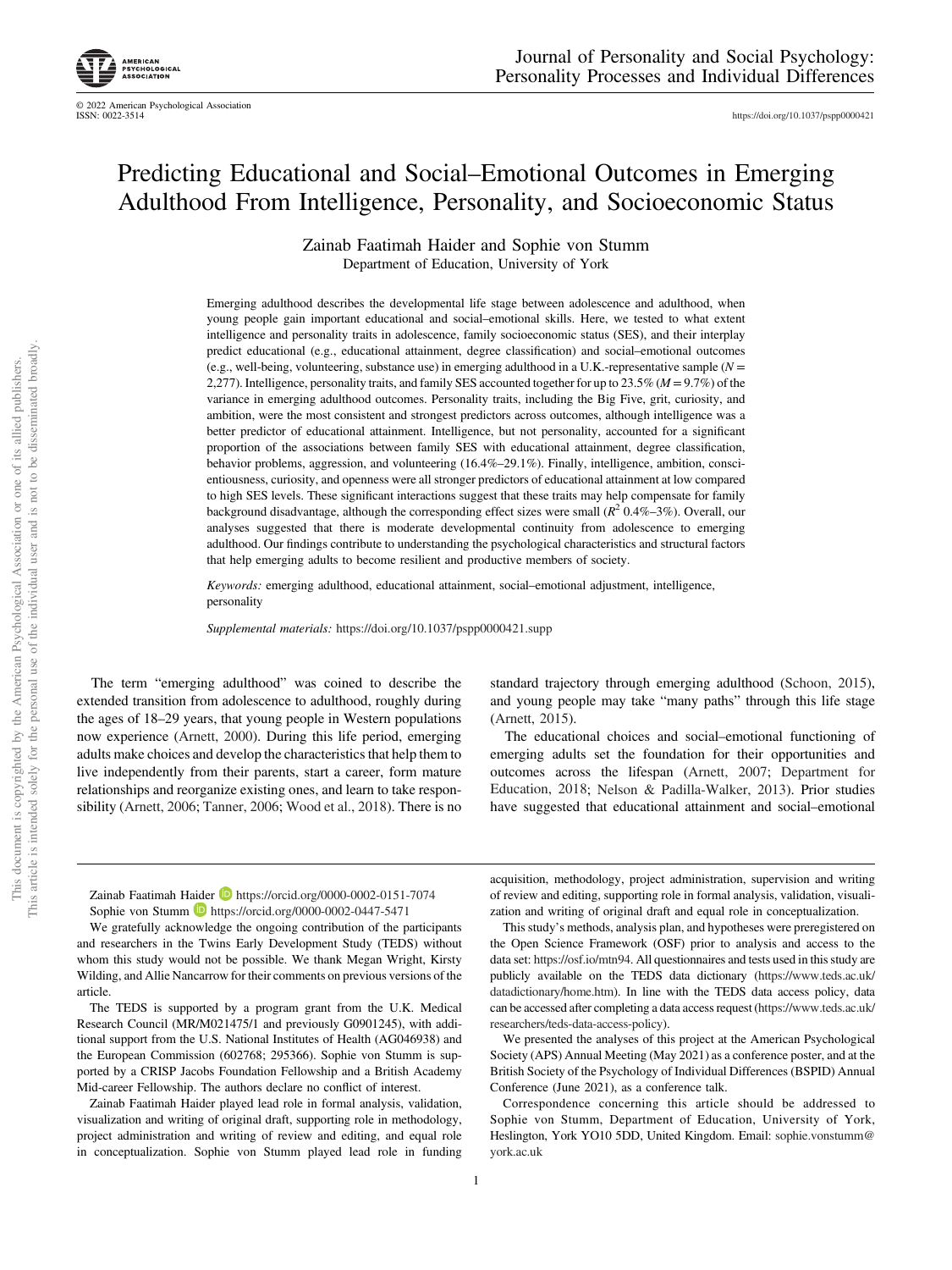functioning in emerging adulthood are likely to be predicted by intelligence, personality traits, and family socioeconomic status (SES; e.g., Gale et al., 2012; Newcomb-Anjo et al., 2017; O'Connor et al., 2011; Poropat, 2009; Roberts & DelVecchio, 2000; Strenze, 2007; Voncina et al., 2018) but the corresponding empirical evidence is fragmented and inconclusive to date, mainly for three reasons.

First, very few studies have comparatively tested the associations of intelligence, personality traits, and family SES with emerging adulthood outcomes, and those that have tended to focus only on educational attainment and achievement (e.g., Damian et al., 2015; Richardson et al., 2012; Shanahan et al., 2014). To our knowledge, no previous study has explored the relative relations of intelligence, personality, and family SES with both educational and social– emotional outcomes in emerging adulthood. Second, few studies have relied on longitudinal designs to test the long-term prediction of intelligence, personality, and family SES for emerging adulthood outcomes (e.g., Damian et al., 2015; Fergusson et al., 2008; O'Connor et al., 2011). Therefore, despite the consensus that adolescence is critical for the successful transition to adulthood (Eccles et al., 2003), our understanding of the role of adolescent individual differences in emerging adulthood is limited. Third, few studies tested whether and how family SES may interact with individual differences like intelligence and personality in the prediction of emerging adulthood outcomes (Damian et al., 2015; Fergusson et al., 2008; Shanahan et al., 2014). This omission is particularly striking, given the widespread acknowledgment that the opportunities afforded to, and experiences faced by emerging adults vary greatly because of their family background (Gibb et al., 2012; Landberg et al., 2019). Understanding if and how family SES affects associations of intelligence and personality traits with emerging adulthood outcomes is key to designing effective interventions that benefit lifespan development and help ameliorate family background inequality.

Here, we report results from analyses of data from the Twins Early Development Study (TEDS), a U.K. representative, longitudinal cohort study that assessed family SES in early childhood, intelligence and personality at age 16, and a wide range of educational and social–emotional outcomes at age 23 years. Our findings shed light on the relative importance of intelligence, personality, family SES, and their interplay, for adolescents maturing into high attaining and well-functioning adults. Below we first summarize the concept of emerging adulthood and then discuss previous findings on the prediction and interplay of intelligence, personality, and family background for educational and social–emotional outcomes during emerging adulthood.

## Emerging Adulthood

For young people in Western and industrialized societies, the transition from adolescence to adulthood has become increasingly prolonged. More young people than ever are entering tertiary education (Department for Education, 2019) and delaying the start of their careers, marriage, and childbirth (Organisation for Economic Co-operation and Development [OECD], 2020). They now spend their twenties exploring various education and work options and social and romantic relationships, rather than committing to long-term employment and starting families as was customary 50 years ago. To describe this extended life period between the ages of 18 and 29 years, the term "emerging adulthood" was coined, which is characterized by five interconnected features (Arnett, 2000, 2004). The first, identity explorations, refers to having the freedom to try out different experiences in relationships and work, which sets the experiential foundation for making enduring choices in both domains in later adulthood. Second, emerging adulthood is a time of instability, as these identity explorations stand in the way of making commitments to long-term relationships and occupations. Third, self-focus refers to the greater autonomy of emerging adults to make decisions, away from parental expectations and from the obligations of marriage or parenthood that are thought to characterize later established adulthood (Mehta et al., 2020). Fourth, it is the period of feeling in-between, being neither adolescent nor adult. Finally, this age of possibilities implies a wide range of available pathways and futures, because there is no standard trajectory through emerging adulthood. Overall, emerging adulthood constitutes a critical juncture in human development that forecasts individual differences in developmental outcomes across the entire life course (Lott, 2019; Padilla-Walker & Nelson, 2017; Tanner, 2006).

## Educational Outcomes

Emerging adults, who have completed compulsory schooling, choose from a diverse range of available education paths. In the United Kingdom, prior to the COVID-19 pandemic, approximately 50% of school leavers enrolled in tertiary education, about 10% attended a further education college or another nontertiary institution, around 6% took up an apprenticeship, and 22% directly entered employment without enrolling in further education or training (Department for Education, 2018). The remaining 12% of emerging adults can be classifed as not being in education, employment, or training (NEET; Powell, 2018). These different educational pathways translate into differences in long-term employment, earning potential, and health outcomes. Obtaining a university degree is linked with advanced career trajectories and high earnings across the lifespan (OECD, 2020), as well as with better health outcomes and longer life expectancy (Olshansky et al., 2012). Higher degree performance (Jones & Jackson, 1990) and university prestige (e.g., university league table ranking) are also related to increased earnings (Britton et al., 2020; Hoekstra, 2009). Obtaining higher level vocational qualifications, such as advanced apprenticeships, support direct entry to the labor market in skills-based economies, facilitating advantageous employment opportunities (Hanushek et al., 2017; Kirby, 2015). By comparison, NEET status is associated with the worst earning and career prospects, including long-term unemployment and chronic physical and mental health problems (Powell, 2018).

## Social–Emotional Outcomes

Social–emotional development is a multidimensional construct that describes an individual's ability to internally regulate and outwardly express their emotions, form and maintain healthy relationships, and to adapt to social norms and demands (Halle & Darling-Churchill, 2016). Although there is no set definition, some markers of social–emotional development of particular relevance to emerging adulthood include well-being, substance use, self-control, risk-taking, and avoiding conflict with the law. Previous studies have shown that many emerging adults experience high levels of wellbeing (Galambos et al., 2006; Galambos & Krahn, 2008), initiate and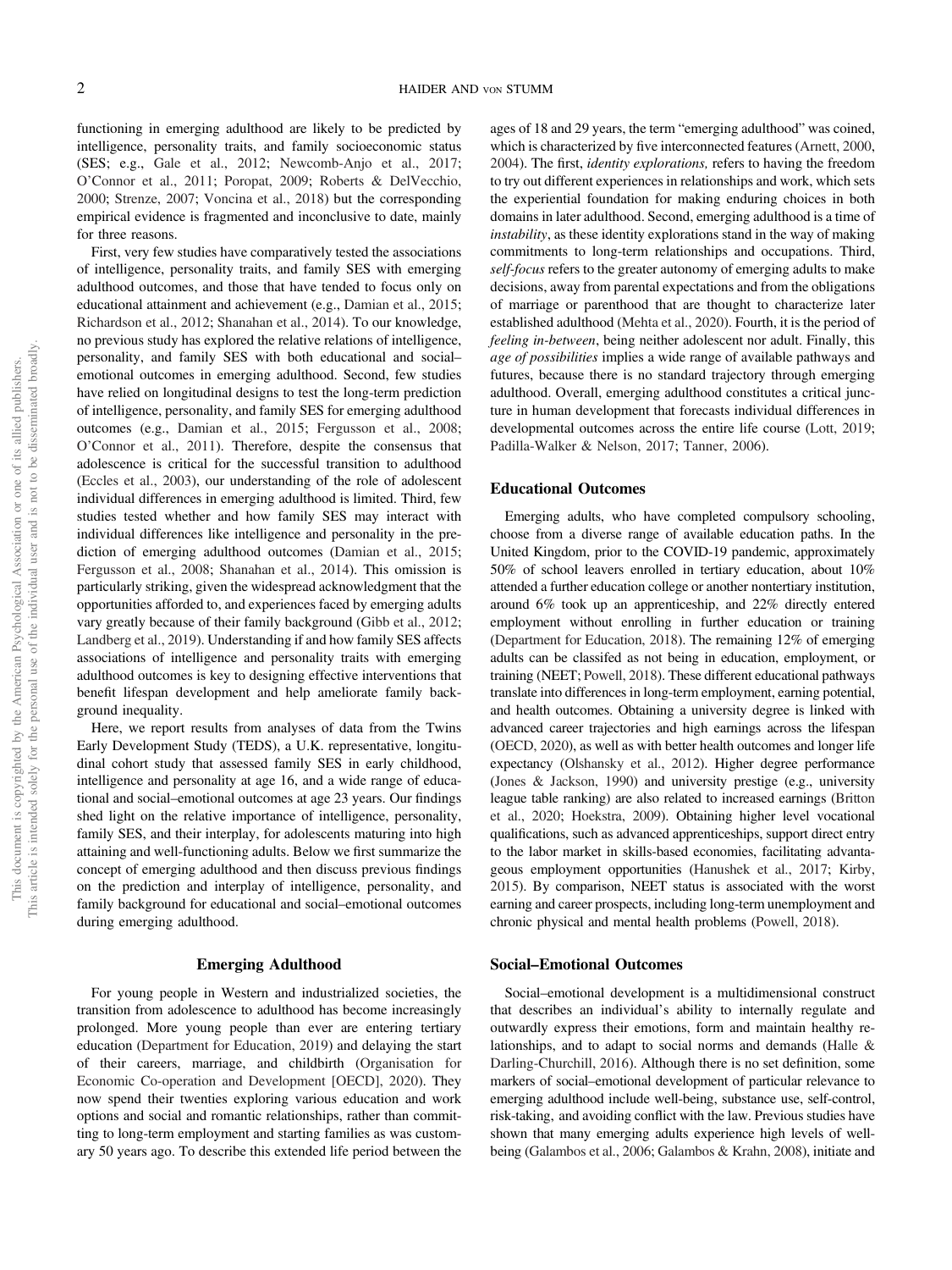maintain respectful peer and romantic relationships (Padilla-Walker & Nelson, 2017), and engage in prosocial behaviors like volunteering (Barry et al., 2008). However, emerging adulthood is also a peak time for experiencing mental health issues (Conley et al., 2020; Kessler et al., 2007), for experimenting with risky sexual practices (Lam & Lefkowitz, 2013), alcohol and drug use (Andrews & Westling, 2016), and antisocial behavior and crime (Craig & Piquero, 2016). In line with these seemingly conflicting findings, one study suggested emerging adults can be thought of as either "floundering" or "flourishing" (Nelson & Padilla-Walker, 2013): floundering individuals were found to engage in high levels of binge drinking, drug use, and risky sexual behavior and to experience poor well-being, but the flourishing group did not.

The social–emotional functioning of emerging adults predicts their later adjustment throughout adulthood. For example, engaging in prosocial behaviors in one's twenties, like volunteering, is positively associated with emotional health and satisfaction with life and relationships a decade later, whereas the opposite pattern was observed for those who engaged in criminal activity or risky sex (Lott, 2019). Social–emotional functioning in emerging adulthood has also been linked to later occupational success (Samuel, Bergman, et al., 2013; Thompson et al., 2019), relationship quality (Davila et al., 2017), and psychological functioning (Salmela-Aro et al., 2008; Schulenberg & Zarrett, 2007). In sum, social–emotional adjustment during emerging adulthood is likely to pave the way for the successful transition to adulthood and help navigating the unique challenges that it presents.

### Socioeconomic Context

Although the theory of emerging adulthood emphasizes the freedom of choice (cf. identity explorations), young people differ substantially in the opportunities that are available to them (Côté, 2014; Hendry & Kloep, 2010), such as the affordability of and access to higher education. As a result, socioeconomic inequalities can influence the ways in which young people experience and engage with emerging adulthood (Gibb et al., 2012; Landberg et al., 2019). For example, emerging adults from financially less secure family backgrounds might be required to transition more quickly to established adulthood roles, such as working a full-time job or starting a family. As a result, they would have fewer opportunities for identity explorations, which can have a knock-on effect on their educational attainment and social–emotional adjustment (Kendig et al., 2014). The influence of family background on emerging adulthood outcomes is often indirect, in the way that it is explained in part by individual differences in intelligence and personality traits (e.g., Fergusson et al., 2008; Shanahan et al., 2014; Tucker-Drob, 2013). In addition, family SES may moderate the associations of individual differences in intelligence and personality with educational and social–emotional outcomes (e.g., Damian et al., 2015; Shanahan et al., 2014). Studying the interplay of individual differences in intelligence and personality with family SES grants us a more comprehensive understanding of the processes that predict emerging adulthood outcomes.

## Predictive Validity of Intelligence

Intelligence, the general ability to reason, think logically, and solve problems, is relatively stable across the lifespan (Deary et al., 2000, 2013), which makes it possible to use intelligence test scores from childhood and adolescence to predict outcomes later in life. Intelligence is the strongest predictor of educational achievement and attainment (Deary et al., 2007; Deary & Johnson, 2010; Roth et al., 2015; Sternberg et al., 2001; Strenze, 2007). A meta-analysis of 162 studies, with data from 105,185 children enrolled in elementary up to high school, reported a correlation of .54 between intelligence and school performance (Roth et al., 2015). Another meta-analysis of 20 longitudinal studies ( $N = 26,504$ ) found that intelligence in childhood and adolescence correlated .56 with educational attainment later in adulthood (e.g., years spent in education; Strenze, 2007). However, at higher levels of education, the predictive power of intelligence for educational achievement [e.g., degree classification or university grade-point average (GPA)] reduces, with a meta-analytic correlation of .20 ( $N =$ 7,820; Richardson et al., 2012). Thus, intelligence continues to play a significant role in tertiary education but differentiates less than at primary and secondary levels, presumably because tertiary education students have already been selected for intelligence (Farsides & Woodfield, 2003; Furnham & Chamorro-Premuzic, 2004; Furnham et al., 2003).

Intelligence supports coping with all kinds of demands of modern life (Gottfredson, 1997); accordingly, it may also relate to social– emotional functioning in emerging adulthood. Indeed, childhood intelligence has been found to predict vulnerability to mental health problems and substance use (Gale et al., 2012; Martin et al., 2007; Osler et al., 2007; Zammit et al., 2004), as well as bullying perpetration and victimization (Huepe et al., 2011). Some studies also suggested that higher childhood intelligence is related to better mental health (Huepe et al., 2011), enhanced self-control (Boisvert et al., 2013; Meldrum et al., 2017), and fewer conduct problems (Kandel et al., 1988; Moffitt et al., 1981). Furthermore, intelligence has been associated with anti- and prosocial behavioral adjustment (Beaver et al., 2013; Guo et al., 2019; James, 2011). For example, in a longitudinal and U.S. representative study of 15,701 young people, intelligence in adolescence was negatively related to criminal behavior in emerging adulthood (Beaver et al., 2013), while other studies observed positive associations with prosocial behaviors like volunteering and charitable giving (Guo et al., 2019; James, 2011). Most previous studies in this area focused on predictions from childhood for adolescence, not emerging adulthood. Yet, these studies' relatively coherent pattern of results supports the idea that intelligence benefits social–emotional adjustment in emerging adulthood.

## Predictive Validity of Personality

While intelligence captures an individual's ability or their "maximum" performance—that is, what they "can" do—personality traits describe their "typical" performance or what a person tends to do (Fiske & Butler, 1963; von Stumm et al., 2011). The predictive validity of personality traits is now widely recognized and known to rival that of cognitive ability (Roberts et al., 2007). Many studies have shown that personality traits are associated with educational attainment and achievement (e.g., Krapohl et al., 2014; Poropat, 2009; Vedel, 2014), especially at higher education levels when intelligence has become less predictive (Furnham et al., 2003). Of the Big Five personality traits (Goldberg, 1992), conscientiousness has emerged as the strongest predictor of educational attainment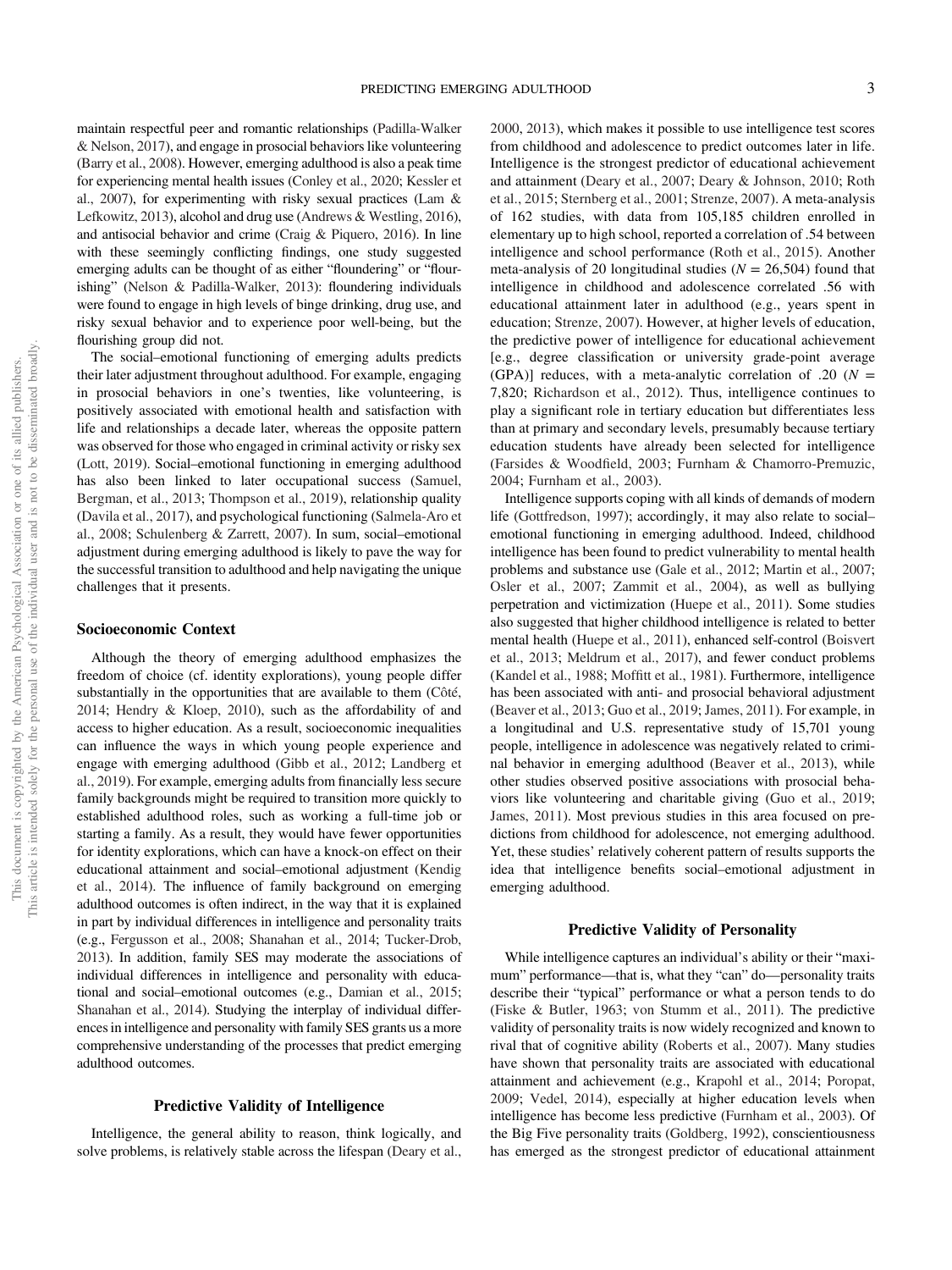(Damian et al., 2015) and achievement (Noftle & Robins, 2007; Poropat, 2009; Richardson et al., 2012; Vedel, 2014). During tertiary education, the association of conscientiousness with achievement even exceeds that of intelligence  $(r = .23 \text{ vs. } r = )$ .21; Richardson et al., 2012; see also Conard, 2006; Poropat, 2009; Powell, 2018). Conscientiousness includes facets of competence, order, dutifulness, achievement striving, self-discipline, and deliberation (Costa & McCrae, 1992), all of which plausibly benefit educational success (Roberts et al., 2009; Sorić et al., 2017). With regard to the other Big Five traits, a large-scale meta-analysis found that after controlling for intelligence, agreeableness had a small positive association with university performance  $(r = .06:$  Poropat, 2009), but extraversion ( $r = -.01$ : Poropat, 2009) and neuroticism  $(r = -01$ : Poropat, 2009) were not meaningfully associated. Openness to experience, which incorporates sensation seeking and perception on the one hand, and intellectual engagement and curiosity on the other (DeYoung et al., 2005, 2009)—is positively associated with achievement, albeit more strongly during primary  $(r = .18)$  than tertiary education  $(r = .06:$  Poropat, 2009). Overall, these findings suggest that from the Big Five, conscientiousness and openness to experience most strongly predict educational achievement in emerging adulthood.

Other trait domains that are not included in the Big Five have also been related to outcomes in emerging adulthood. For example, grit, a trait that resembles conscientiousness and refers to perseverance and a commitment to long-term goals, has been shown to predict educational achievement and attainment in emerging adulthood (Akos & Kretchmar, 2017; Duckworth et al., 2007; Duckworth & Quinn, 2009). For example, grit accounted on average for 4% of the variance in educational attainment level in adulthood and undergraduate GPA (i.e., achievement; Duckworth et al., 2007), although it is unclear whether grit has incremental validity above the prediction by conscientiousness (Rimfeld et al., 2016; Schmidt et al., 2018). Likewise, ambition, defined as goal setting, striving for success, and accomplishment, positively predicts educational attainment and university prestige (Judge & Kammeyer-Mueller, 2012) but again, it is likely to map a similar construct space as conscientiousness (Roberts et al., 2009; Sherman et al., 2017).

To date, no integrated, comprehensive understanding has emerged of the role of personality traits for social–emotional adjustment in emerging adulthood, mainly because most previous studies in this area explored only one or two social–emotional measures (e.g., Gullone & Moore, 2000; Hakulinen et al., 2015; Jones et al., 2011; Mezquita et al., 2018; Voncina et al., 2018). The trait dimension that emerges most reliably as a predictor of social– emotional outcomes, in particular well-being and substance use, is neuroticism. In a meta-analysis with 122,588 participants, neuroticism accounted for up to 39% of the variance in quality-of-life measures, with higher neuroticism being associated with lower subjective well-being (Steel et al., 2008). This relationship has also been reported in emerging adults ( $N = 220$ ; Voncina et al., 2018). Positive associations have also been reported between neuroticism and depressive symptoms in a meta-analysis  $(N =$ 117,899 adults; Hakulinen et al., 2015) as well as for alcohol use  $(N = 1,280;$  Mezquita et al., 2018). Extraversion, grit, and conscientiousness have also been linked to well-being in emerging adulthood (Arya & Lal, 2018; Datu et al., 2019; Hakulinen et al., 2015; Steel et al., 2008), but these findings are yet to be replicated.

With regards to risk-taking behaviors, extraversion and conscientiousness are frequently found to be associated. For example, in a cross-sectional study of 459 adolescents, extraversion was the strongest predictor of thrill seeking ( $\beta$  = .230), whereas low conscientiousness best predicted reckless ( $\beta = -0.140$ ) and rebellious behaviors ( $\beta = -0.190$ ; Gullone & Moore, 2000). Extraversion has also been linked to risky sexual behaviors. One large study spanning 52 countries with 16,362 participants concluded that extraversion increased the likelihood of sexual promiscuity in adults in Western countries (Schmitt, 2004); this relationship has also been shown for emerging adults too (Miller et al., 2004). Openness is another trait that has been associated with sexual behaviors in emerging adulthood, such as using contraception (Miller et al., 2004), although the empirical evidence for its role is inconsistent (Schmitt, 2004; Turchik et al., 2010).

Finally, agreeableness has been consistently linked with external adjustment, including both prosocial and antisocial behaviors. For example, agreeableness predicts volunteering (Graziano & Habashi, 2010; Habashi et al., 2016) and reduces the likelihood of engaging in antisocial behaviors, together with high conscientiousness and low neuroticism (Jones et al., 2011). This combination of traits was also associated with a lower probability of being convicted of a crime in adulthood (O'Riordan & O'Connell, 2014). Overall, these findings suggest that many personality traits are involved in social–emotional adjustment in emerging adulthood, in different ways and with varying effect sizes. Although some evidence points to the importance of neuroticism and extraversion in particular (e.g., Gullone & Moore, 2000; Voncina et al., 2018), the broad, multifactorial nature of social–emotional adjustment makes it likely that all broad personality trait domains, as well as their narrower facets, meaningfully contribute to development in emerging adulthood.

#### The Role of Family Socioeconomic Status

Beyond the influence of psychological traits like intelligence and personality, emerging adulthood outcomes are shaped by structural opportunities and the constraints that follow, at least in part, from one's family SES (Arnett, 2006; Hendry & Kloep, 2010; Landberg et al., 2019). A well-established finding is that children from lower SES families are less likely to enroll in post-compulsory education than their more privileged counterparts (Harrison, 2017; Richardson et al., 2020). This gap is most pronounced at tertiary education levels and prestigious universities: Children with professional parents are three times more likely to enter a high-status university like Oxford or Cambridge, than those with working-class parents (Jerrim et al., 2015).

Longitudinal studies have corroborated that family SES strongly predicts educational attainment in emerging adulthood. For example, childhood SES correlated .62 with the highest qualification achieved by age 25 in a birth cohort of over 1,000 children from New Zealand (Fergusson et al., 2008). Similarly, a meta-analysis of 17 longitudinal studies ( $N = 69,082$ ) reported a correlation of .55 between childhood SES and educational attainment in adulthood (Strenze, 2007). By comparison, the association between family SES and educational achievement, for example, GPA or degree performance, is only of medium effect size (e.g., meta-analytic .24 in 139,345 first-year undergraduates; Westrick et al., 2015). These findings suggest that SES better predicts emerging adults' level of educational attainment than their performance within education levels.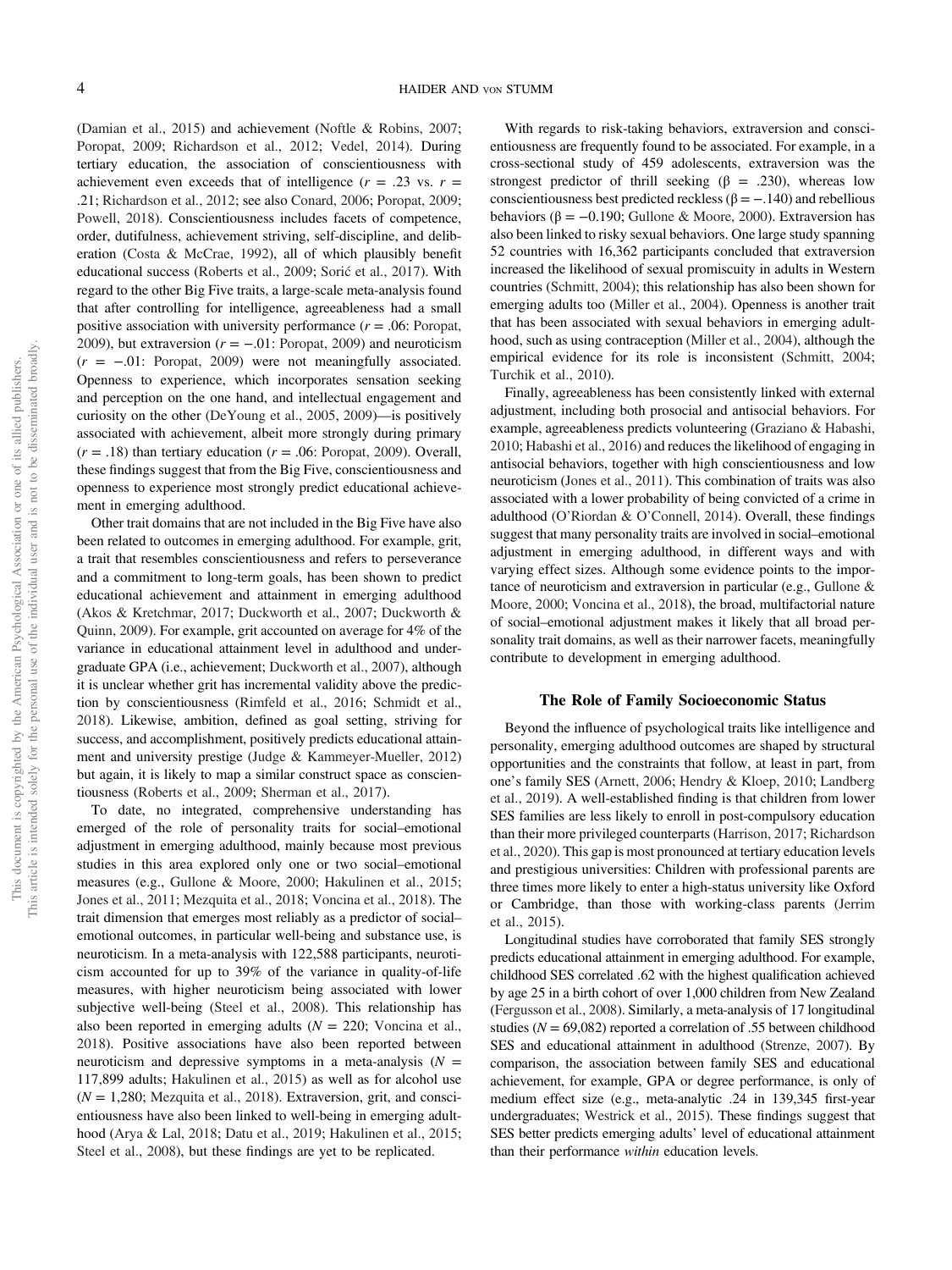Family SES is also related to social–emotional development (e.g., Bradley & Corwyn, 2002). Across the lifespan, those from lower SES backgrounds are more likely to experience poorer social– emotional functioning than their more affluent counterparts (McLeod & Shanahan, 1993; McLoyd, 1997; Wills et al., 1995), presumably because they are exposed to greater environmental stress, such as malnutrition and neglect, while receiving less social support (Call & Nonnemaker, 1999; McLeod & Shanahan, 1993; McLoyd, 1997). The relationship between family SES and social– emotional development continues into emerging adulthood (Arnett, 2015; Hendry & Kloep, 2010; Newcomb-Anjo et al., 2017; O'Connor et al., 2011). For example, emerging adults from low SES families are more likely to report feeling depressed (Arnett, 2015) and to show decreased social competence (i.e., behavioral problems), civic engagement (i.e., prosocial behaviors), and life satisfaction (O'Connor et al., 2011). However, these findings conflict with other observations that young adults from low SES backgrounds engage more often in prosocial behaviors, such as being more generous, charitable, and helpful to others (Piff et al., 2010), because they value cooperation to a greater degree than those from privileged backgrounds, who are more independent minded (Harackiewicz et al., 2014; Stephens et al., 2012). Finally, there appear to be weak associations between family SES and externalizing facets of social–emotional adjustment, such as aggressive or criminal behavior (Dunaway et al., 2000; Letourneau et al., 2011; O'Riordan & O'Connell, 2014). For example, a meta-analysis of seven studies found a small negative relationship between aggression and SES in adolescents (Hedges's  $g = 0.06$ ), but three of the seven studies did not detect a significant effect (Letourneau et al., 2011). Overall, a large body of empirical evidence substantiates that family SES is associated with educational and social–emotional outcomes in emerging adulthood, although no previous study tested how family background relates to emerging adulthood across a broad range of outcomes.

# Interplay of Family SES With Intelligence and **Personality**

Family SES is likely to affect educational and social–emotional outcomes through different pathways (e.g., Tucker-Drob, 2013). For example, family background may become associated with children's educational outcomes, because of the values and aspirations that their parents instill in them, such as being studious and hardworking (i.e., conscientiousness). In this case, a family's values would explain, at least partly the association, between family SES and children's education, akin to mediation effects. Family SES may also moderate influences on emerging adulthood outcomes (i.e., interaction models). For example, the association between conscientiousness and performing well in school may be greater in children from high SES families, who receive more praise for working hard in school, than in children from lower SES families, whose academic efforts are less often lauded.

One well-studied pathway from family SES to educational outcomes is via intelligence. The results of several studies are consistent with a model positing cognitive ability as a partial mediator of the relationship between family SES and children's educations (Fergusson et al., 2008; von Stumm, 2017; von Stumm & Plomin, 2015). For example, in a New Zealand birth cohort, 35% of the variance in the association between childhood SES and educational attainment in emerging adulthood  $(r = .62)$  was accounted for by childhood intelligence (Fergusson et al., 2008). Because 65% of the variance in the association between SES and educational attainment could not be attributed to intelligence, SES is likely to also influence education through other pathways, such as personality traits. For example, having highly educated parents with education serving as a proxy for family SES—is associated with developing more favorable personality profiles, including being less neurotic and more open and conscientious (Jonassaint et al., 2011; Sutin et al., 2017), Another study found in 13,962 emerging adults that agreeableness and neuroticism partially accounted for the relationship between their educational attainment and that of their parents (a proxy for family SES; Shanahan et al., 2014). Across studies, intelligence emerges overall as an important pathway by which family SES becomes associated with later educational attainment, while personality traits are likely to account for only a small proportion of the relation. For social–emotional functioning, no prior study has systematically tested if and to what extent intelligence and personality account for the association with family SES.

Family SES may predict outcomes in emerging adulthood by interacting with intelligence and personality, such that individual differences may have stronger or weaker effects at different levels of family SES. In this context, two contrasting hypotheses have been proposed. The resource substitution hypothesis posits that intelligence and personality traits will be stronger predictors of attainment at lower levels of family SES, because a specific resource (e.g., high intelligence) becomes more salient at lower levels of another critical resource (e.g., family SES; Mirowsky & Ross, 2003). Thus, being intelligent and having favorable personality traits will benefit in particular individuals with fewer alternative resources, giving rise to compensatory effects for background disadvantage. However, for those from higher SES backgrounds, these traits matter less for development because they can rely on other resources and privileges. The alternative hypothesis is known as the Matthew effect (Merton, 1968), which suggests that intelligence and personality will be stronger predictors at higher levels of SES. This is because well-resourced environments enhance the positive effects of certain traits (i.e., "the rich get richer").

We identified two prior studies that directly tested the resource substitution and Matthew effect hypotheses in the context of educational attainment in emerging adulthood, one analyzing cross-sectional data (Shanahan et al., 2014) and the other a population cohort who attended high school in 1960 (Damian et al., 2015). For personality, both studies reported resource substitutions, with conscientiousness, extraversion, and agreeableness having stronger effects on educational attainment at lower levels of parental SES (Damian et al., 2015; Shanahan et al., 2014). These interaction effects were small and not enough to fully compensate for the influence of low parental SES. For intelligence, the Matthew effect better explained the data, with intelligence being associated with almost a whole year more of education in children from high SES family backgrounds compared to those from low SES homes (Damian et al., 2015).

To date, these findings have not been confirmed in a longitudinal study of a younger generation. Also, there has been no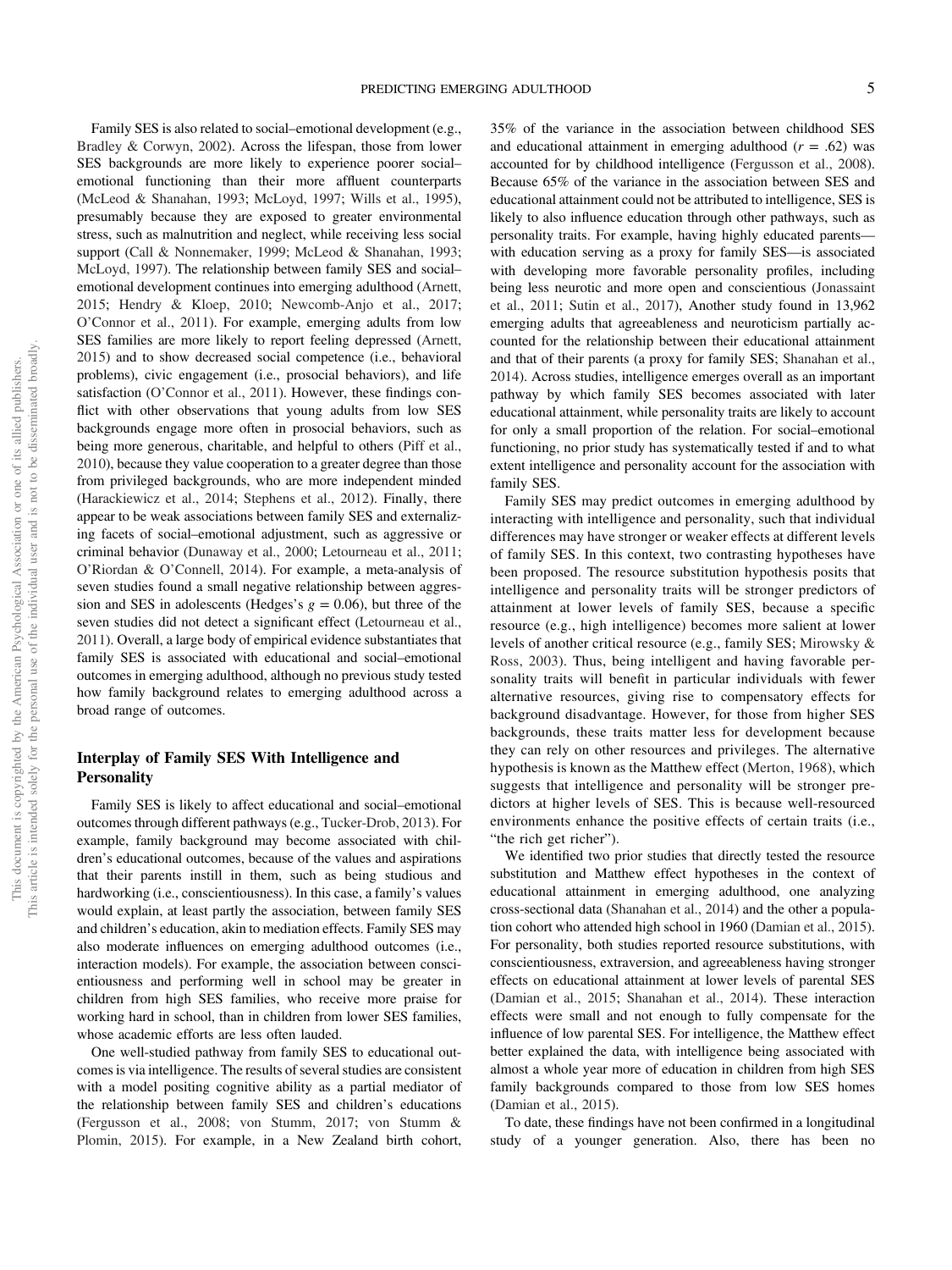comprehensive or systematic exploration of the resource substitution and Matthew effect hypotheses for social–emotional outcomes. That said, one study of 666 adults showed that neuroticism and extraversion were significantly stronger predictors of well-being for those who concurrently suffered less deprivation, suggesting these traits may be protective against the negative influence of low SES on well-being (Packard et al., 2012). In summary, it is plausible that associations of intelligence and personality with emerging adulthood outcomes are moderated by family background but the scarcity of prior empirical evidence in this area recommends exploratory analyses, rather than a-priori hypothesis testing.

## The Present Study

We tested the predictive validity of adolescent intelligence and personality traits, and family SES, as well as their interplay for educational and social–emotional outcomes in emerging adulthood. Data came from TEDS, whose participants were assessed on a broad range of emerging adulthood outcomes, comprising a broad range of social–emotional outcomes, including well-being, behavioral problems, risky behaviors, peer victimization, substance use and antisocial behaviors, and three markers of educational attainment and achievement, namely, highest qualification achieved, university rank, and degree performance.

We predicted that adolescent intelligence and personality traits, and family SES would account for significant variance in all emerging adulthood outcomes. Based on previous research, we anticipated that intelligence would be a stronger predictor than the personality of educational attainment (i.e., highest educational qualification, going to university, university rank), although conscientiousness may emerge as stronger predictor of university performance (Richardson et al., 2012). We also predicted that personality traits would explain more variance in social–emotional outcomes than intelligence, with specific traits being differentially strongly associated with the various social– emotional outcomes.

We then tested whether intelligence and personality traits accounted for a significant proportion of the association between family SES and educational and social–emotional outcomes in emerging adulthood. We predicted that intelligence would partly explain the association between family SES and educational outcomes (Fergusson et al., 2008). Based on Shanahan et al. (2014), we also anticipated that neuroticism would partially account for the link between family SES and educational, and social–emotional outcomes (e.g., Steel et al., 2008). For the effects of other personality traits, our analyses were largely exploratory.

Lastly, we tested whether family SES moderated the associations of intelligence and personality with educational and social– emotional outcomes in emerging adulthood. We predicted that family SES would moderate the associations of intelligence with educational outcomes according to the Matthew effect (Damian et al., 2015), but we did not expect significant interactions between SES and intelligence on social–emotional outcomes. We also anticipated that family SES would moderate the associations of neuroticism with educational outcomes according to the resource substitution hypothesis (Shanahan et al., 2014) and with several social–emotional outcomes, including well-being (Packard et al., 2012).

## Method

## Transparency and Openness

This study's methods, analysis plan, and hypotheses were preregistered prior to analysis, and the analysis code was uploaded: https://osf.io/mtn94. All questionnaires and web tests used in this study are publicly available on the TEDS data dictionary (https:// www.teds.ac.uk/datadictionary/home.htm). Based on the terms of the TEDS data access policy, researchers gain data access after completing a corresponding request form (https://www.teds.ac.uk/ researchers/teds-data-access-policy). Data were analyzed using R, Version 4.0.5 (R Core Team, 2020), with the package lavaan, Version 0.6-9 (Rosseel, 2012) used to test our models, and ggplot2, Version 3.3.5 (Wickham, 2016) to design our figures.

#### Sample

The present sample was drawn from TEDS, which initally recruited more than 10,000 twin pairs born between January 1994 and December 1996 in England and Wales. TEDS and the consent procedure were approved by the King's College London ethics committee (ref: PNM/ 09/10-104). The recruitment process and sample are described in detail elsewhere (Rimfeld et al., 2019). The representativeness of the TEDS twins to the U.K. population has been demonstrated in infancy, early childhood, middle childhood, adolescence (Haworth et al., 2013; Kovas et al., 2007), and in early adulthood (Rimfeld et al., 2019). For example, percentages of TEDS participants are similar to the U.K. national averages for enrolling in university (56% vs. 49%) and obtaining a first-class degree (33% vs. 26%).

We excluded twins who experienced severe medical complications during the first 2 years of life or whose mothers reported severe medical problems during pregnancy from our analyses. We also excluded twins for whom data on intelligence and personality traits at age 16 were not available. After exclusions, we randomly selected one twin from each pair for our analysis sample, resulting in a maximum of 2,277 unrelated individuals. To test the robustness of our findings, we reran our analyses in a second sample of the other randomly selected twin from a pair  $(N = 2,281)$ .

Our main analysis sample included 59% females at age 16 and 64% females at age 23 (41% and 36% males, respectively). As is typical in longitudinal studies, TEDS has suffered some attrition over time. Accordingly, TEDS participants who contributed data at age 16 and 23 reported on average higher family SES ( $N = 1,668$ ,  $M = 0.29$ ,  $SD = 0.98$ ) than those who contributed data only at age 16,  $N = 609$ ,  $M = 0.11$ ,  $SD = 0.97$ ;  $t(2,165) = 3.59$ ,  $p = .0003$ ; Cohen's  $d = 0.18$ , who were on average still of higher SES than the TEDS sample at inception  $(M = 0, SD = 1)$ .

### Measures

#### **Intelligence**

At age 16, participants completed web-based adaptations of Raven's Standard and Advanced Progressive Matrices (Raven et al., 1996) and the Mill Hill Vocabulary scale (Raven et al., 1998). Raven's matrices assess nonverbal ability: Participants were presented with a series of incomplete patterns and asked to identify the missing part of the pattern from eight possible options. Thirty items were administered with a Cronbach's alpha of  $\alpha = .79$ .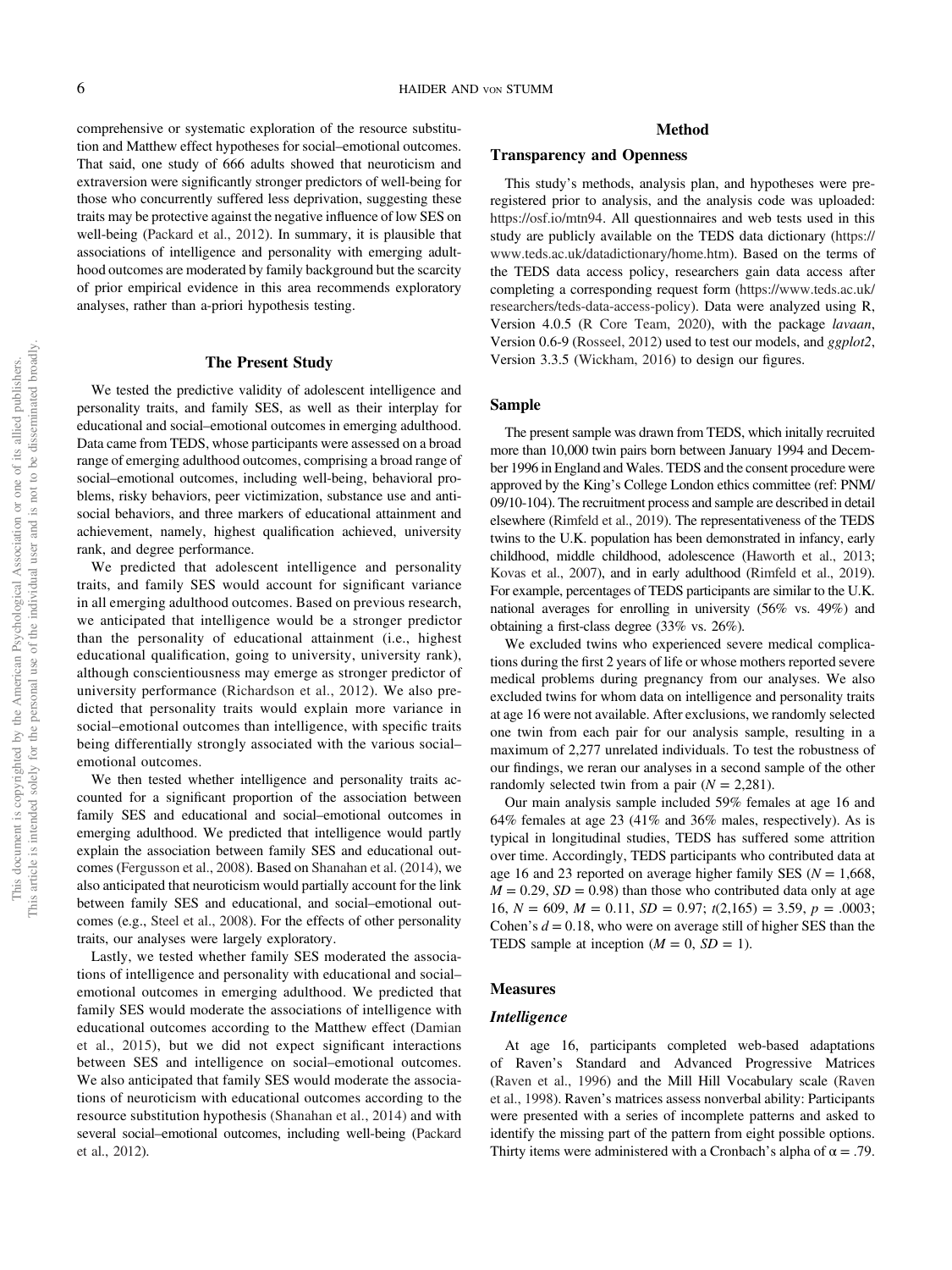The Mill Hill Vocabulary scale consisted of 33 items to assess verbal ability: Participants were presented with a series of words and asked to choose the word closest in meaning to the target one from six possible options. The Cronbach's alpha for this test was  $\alpha = .82$ . The total number of correct answers from both tests were z standardized, and then the mean calculated to compute an overall intelligence composite for each participant.

#### **Personality**

At age 16, participants were assessed on four different measures of personality traits, administered as part of a web-based questionnaire that they completed at home.

The Big Five. Participants completed the abbreviated version of the Five-Factor Model [Five-Factor Model Rating Form (FFMRF); Mullins-Sweatt et al., 2006], rating themselves on a 5 point scale (e.g.,  $1 =$  *extremely low* and  $5 =$  *extremely high*) for 30 items assessing neuroticism, extraversion, openness, agreeableness, and conscientiousness (i.e., six items for each personality trait). Scores were added across items per trait and averaged. The FFMRF has been reported to be a reliable and valid assessment of the Big Five personality traits (Samuel, Mullins-Sweatt, et al., 2013).

Curiosity. Participants were administered the Curiosity and Exploration Inventory (CEI), a seven-item instrument that assesses both exploration (appetite for novelty and challenge) and absorption (full engagement in specific activities; Kashdan et al., 2004). For example, an exploration item was "Everywhere I go I am out looking for new things or experiences" and an absorption item was "When I am actively interested in something, it takes a great deal to interrupt me." Participants rated their agreement for each item on a 7-point scale (e.g.,  $1 = strongly$  agree and  $7 = strongly$ disagree). Scores were added across items and averaged.

Grit. Participants completed the Grit-S questionnaire (Duckworth & Quinn, 2009), which includes eight items assessing perseverance of effort (four items) and consistency of interest (four items) on a 5-point scale which ranged from 1 (very much like me) to 5 (not like me at all). For example, a perseverance item was "Setbacks don't discourage me" and consistency of interest item was "I finish whatever I begin." Scores were added and a mean grit score was computed.

Ambition. Participants completed a five-item ambition scale that was developed by Duckworth and colleagues but was not published or incorporated in the original Grit-S scale (items taken from Moore et al., 2018). For example, an item reads "I am driven to succeed." Participants rated their agreement on a 5-point scale from "very much like me" (1) to "not at all like me" (5). Scores were added and a mean ambition score was computed.

#### Socioeconomic Status (SES)

Family SES was assessed at first contact when the TEDS children were 18 months old. Parents reported their educational qualifications and occupations, and the twins' mother reported her age at the birth of her first child. Educational qualifications ranged on an 8 point scale from "no formal education" to "postgraduate qualifications." Occupation was inferred based on the standard classification (Office of Population & Census Surveys, 1991), using participants' reports of their employment status, job title, employment type (e.g., manager, self-employed), and whether they needed special qualifications for their role. The mother's age at first birth has one of the strongest associations with women's SES (van Roode et al., 2017). Standardized mean scores were calculated for each measure and averaged to compute an SES composite for each participant.

## Educational Outcomes

At age 23, participants reported on their educational attainment and if relevant, university achievement, in a web-based questionnaire designed by the TEDS researchers. At age 18, participants also reported what university they were attending, if they were going to university.

Educational Attainment. Participants reported (a) their highest educational qualification which was recoded into ordinal variables on 11-point scale, from no qualifications (0) to doctoral degree (11). If participants were still in education, they also reported (b) the highest education level they were currently working toward. Based on these two variables, a composite of the highest educational level was produced.

University Achievement. Participants who went to university, reported if they had completed their undergraduate degree and what grade they obtained, which was standardized on a 5-point scale. Degree classifications ranged from a pass (1), third class (2), lower second class (3), upper second class (4) to first class (5).

University Rank. At age 18, TEDS twins named the university from which they had received an offer and that they intended to attend. We used this information to create a university rank order based on the U.K. university league table in 2014 (the year that the majority of the sample applied to university; The Complete University Guide, 2014), akin to Smith-Woolley et al. (2018). This ranking system considers the entry standards of the university, the average Universities and Colleges Admissions Service (UCAS) points of students at the university, research output, and graduate prospects. According to this ranking system the University of Cambridge was at the top, and East London University was at the bottom, with 124 universities in total. Scores were reversed so a higher number indicated a more prestigious university.

## Social–Emotional Outcomes

At age 23, participants completed web-based questionnaires to assess 14 social–emotional outcomes, which are described briefly below.

Well-Being. Participants completed the short version of the Mood and Feelings Questionnaire (MFQ; Angold et al., 1995), a 13-item scale that assesses feelings or behaviors that characterize low well-being over the past 2 weeks, using a 3-point scale ["not true" (0), "quite true" (1), and "very true" (2)]. An example item reads "I didn't enjoy anything at all." An overall score was computed by summing responses and reversed, so that higher values indicate greater well-being.

Behavior Problems. Behavior problems were assessed with the Strengths and Difficulties Questionnaire (SDQ; Goodman, 1997), a 25-item scale that measures emotional and behavioral problems on a 3-point scale  $[$ "not true"  $(0)$ , "quite true"  $(1)$ , and "very true"  $(2)$ ]. For example, an item reads "I get very angry and often lose my temper." An overall score was computed by summing responses (reversed where necessary).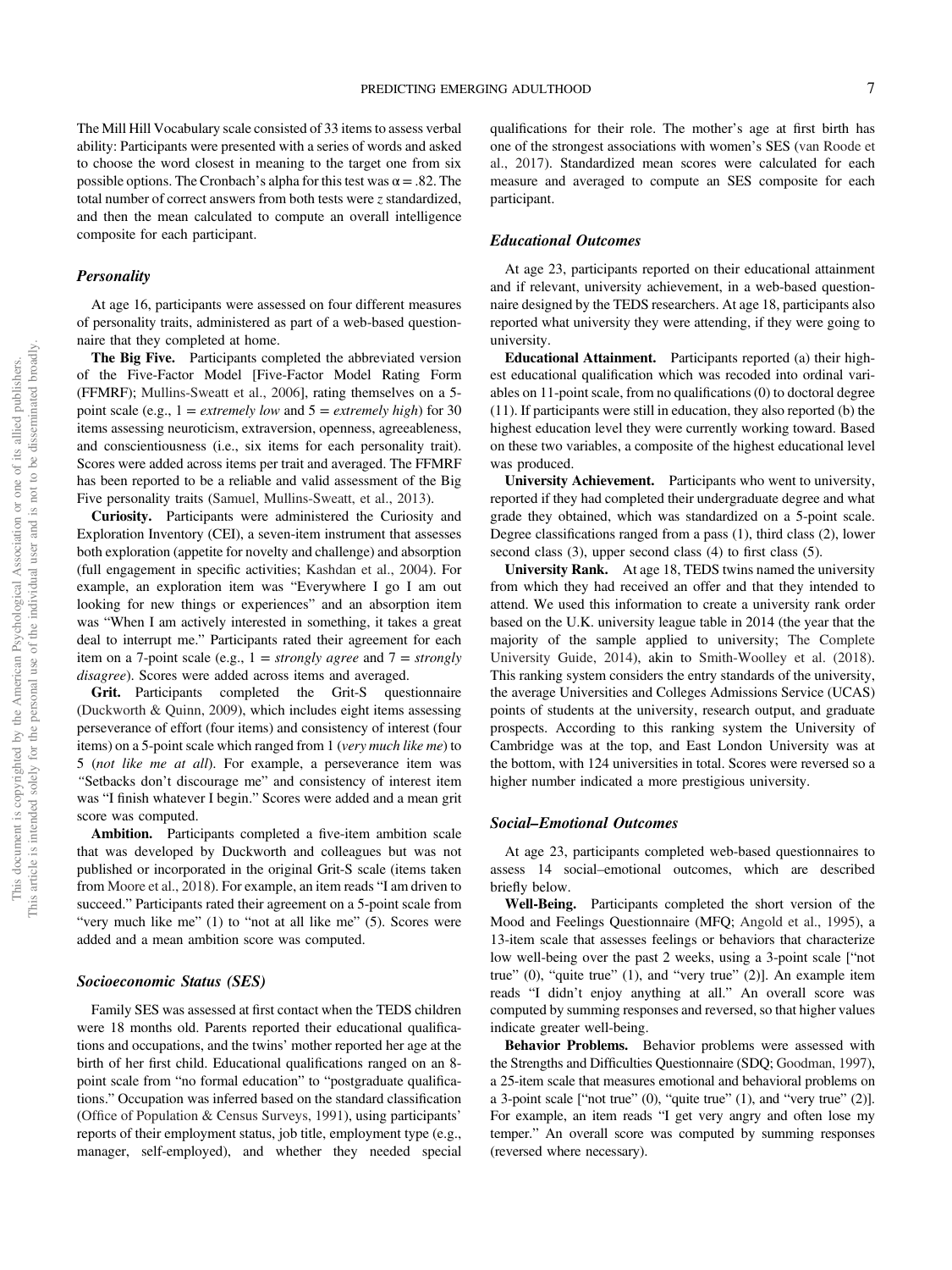Purpose in Life. Participants completed 5-items from the Purpose in Life scale (Crumbaugh & Maholick, 1964), which assesses how individuals feel about their life worth, meaning, and purpose. For example, an item reads "I feel my personal existence is" and participants rated on a 5-point scale where they fall on a spectrum of "utterly meaningless, without purpose" (1) to "purposeful and meaningful" (5). An overall mean score was computed, with a higher score indicating higher life purpose and meaning.

Peer Victimization and Bullying. Peer victimization and bullying were assessed with the Multidimensional Peer Victimization Scale (Mynard & Joseph, 2000), a 16-item scale that assesses social manipulation, attacks on property, and verbal and physical victimization. Participants completed two versions; one where they reported how often they experienced victimization from their peers (i.e., they were bullied), and another where they reported how often they engaged in the victimization of their peers (i.e., they bullied others). They indicated how much each statement applied to their recent experiences on a 3-point scale ["not true" (0), "quite true" (1), and "very true" (2)]. Two overall scores, one for peer victimization and one for bullying, were computed by summing responses.

Volunteering. Volunteering was assessed with five items adapted from the "It's all about you" questionnaire used in the Avon Longitudinal Study of Parents and Children (ALSPAC). These items included giving money to charity and providing unpaid help to organizations or individuals. Participants indicated how often they engaged in each behavior from "never" (0), "once or twice" (1), "3–6 times" (2), "7–12 times" (3), "13 times or more" (4). Responses were summed to produce an overall score.

Self-Control. Participants completed the Brief Self-Control Survey (Tangney et al., 2004), a 6-item scale that assesses how well respondents can override distractions using a 5-point scale from "not at all" (0) to "very much" (4). An example item reads "I am good at resisting temptation." An overall score was computed by summing responses.

Risk-Taking. Risk-taking was assessed by six items from the Risk-Taking Index (Nicholson et al., 2005), which assesses the frequency of engagement of risk behaviors in health, recreation, career, finances, safety, and social relationships. An item reads "How often do you take financial risks (e.g., gambling, risky investments?)." Participants indicate how often they engage in each behavior from "never" (0), to "very often" (4), and responses were summed to compute an overall score.

Sexual Risk-Taking. Participants, who indicated they had sexual intercourse, completed four items designed by TEDS researchers to assess safe sex practices. They first reported (a) their age when they first had sexual intercourse, with answers ranging from "11 or younger," to "12," "13," "14," "15," "16" and "17 or older" (0), which were reversed and converted to a 5-point scale, such that 11 or younger was recoded as high (4) and 17 or older as low (0). They then reported (b) how many sex partners they have had on a 5 point scale [i.e., "1 person" (1), "2–3 people" (2), "4–7" (3), "8–14" (4), "15 or more" (5)] as well as reporting (c) how often they used a condom on a 5-point scale from "never" (4) to "always" (0). Finally, they reported (d) how often they had been diagnosed with a sexually transmitted disease ["none" (0), "once" (1), "2–3 times" (2), "4–7 times" (3), "8+ times" (4)]. Scores were summed, with higher scores indicating higher sexual risk-taking. Those who reported not to have had intercourse received a sexual risk score of 0.

Aggression. Physical and verbal aggression was assessed with the eight items from the Brief Aggression Questionnaire using a 5 point scale from *strongly disagree* (1) to *strongly agree* (5; Webster et al., 2014). For example, an item reads "Given enough provocation, I may hit another person." Scores were summed and averaged.

Antisocial Behavior. Participants indicated if and how often they engaged in 15 antisocial behaviors from "no" (0), "once" (1), " $2-5$  times" (2), " $6-10$  times" (3), to "more than 10 times" (4). The statements were adapted from the Edinburgh Study of Youth Transitions and Crime (McAra & McVie, 2010) and included destroying property and selling illegal drugs. An overall score was computed by summing responses.

Conflict With the Law. Participants completed three questions designed by TEDS researchers, answering yes (1) or no (0) to indicate if they had been cautioned by the police, if they had been arrested, and if they had ever been sentenced to prison. An overall score was computed by summing responses.

Alcohol Use. For those who indicated they had a whole drink before, participants completed 10 items adapted from the Alcohol Use Disorders Identification Test (AUDIT) developed by the World Health Organization (WHO; see https://www.drugabuse.gov/sites/ default/files/audit.pdf). Questions included "during the past year, how often have you had six or more units of alcohol on one occasion?" where they answered on a 5-point scale from "never/ almost never" (0), to "daily/almost daily" (4). An overall alcohol use score was computed by deriving the mean score of all items and multiplying this by the number of items (10) resulting in a range of values from 0 to 40. Participants, who indicated they had not had a whole drink before, received a score of 0.

Cannabis Use. Participants, who indicated they had tried cannabis answered this question: "In the last 12 months how often have you used cannabis?" on a 6-point scale from either "not in the last 12 months" (0), "once or twice" (1), "less than monthly" (2), "monthly" (3), "weekly" (4) or "daily or almost daily" (5).

## Statistical Analysis

To handle missing data, we applied full information maximum likelihood estimation (FIML) in all models (Graham, 2009).

## Predicting Emerging Adulthood Outcomes

We fitted hierarchical linear regression models to assess and compare the direct prediction of intelligence, personality traits, and family SES at age 16 for educational and social–emotional outcomes at age 23. We first controlled for within-cohort age variability at age 23 and gender (Model 0), before independently adding intelligence (Model 1), personality traits (Model 2), and family SES (Model 3). Finally, we modeled intelligence, personality, and family SES together (Model 4) to assess the total and independent contributions of all three predictors to each outcome.

# Interplay of Intelligence, Personality, and Family SES in Predicting Emerging Adulthood Outcomes

To test if and to what extent intelligence and personality traits accounted for the associations between family SES and emerging adulthood outcomes, we conducted path analyses that are often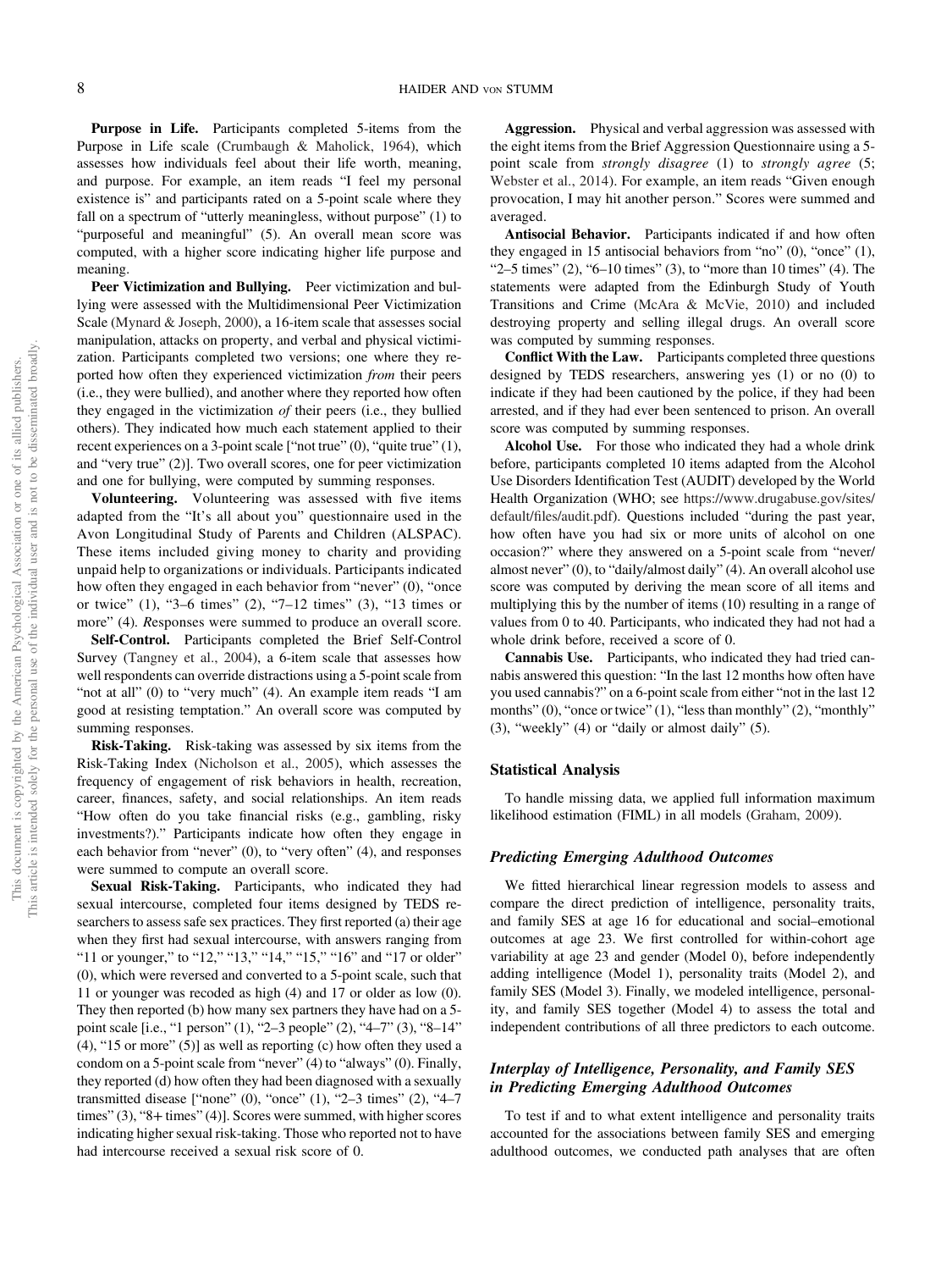referred to as "mediation analyses" (Fiedler et al., 2011). Family SES was specified as predictor (X) and either intelligence or a personality trait as "mediator"  $(M)$  for each outcome  $(Y)$ . We followed the approach of Baron and Kenny (1986), and we only tested path models where (a) SES (X) was a significant predictor of an outcome  $(Y)$ ; (b) SES  $(X)$  was significantly related to intelligence or a personality trait  $(M)$ ; and  $(c)$  intelligence or the personality trait  $(M)$  was a significant predictor of the outcome  $(Y)$ . We used the results from the hierarchical regressions and correlations to identify the variables that met these criteria. To test if the associations between predictor and outcome and between Predictor  $\times$  Mediator and outcome were significant, we applied bootstrapping procedures with 1,000 samples and calculated confidence intervals (95%). Paths were considered significant if the intervals did not include zero.

Results of such path analyses are often misinterpreted: Observing significance for a putatively mediating variable does not prove that this variable is indeed a unique mediator of a given association (Fiedler et al., 2011). In the context of our analyses, it is, for example, possible that unmeasured variables (i.e., nontested mediators) confound the relation between mediator, predictor, and outcome (Fiedler et al., 2011; Kim et al., 2018; Rohrer, 2018). We caution that our analytical approach does not warrant causal inferences about mediation effects; instead, our models test to what extent intelligence and personality may account for variance in the associations between family SES and emerging adulthood outcomes.

## Intelligence and Personality  $\times$  SES

To assess if the associations of intelligence or personality with emerging adulthood outcomes were moderated by family SES, we modeled interaction terms between SES and each individual difference domain (e.g.,  $SES \times$  Intelligence, or  $SES \times$  Personality trait) after z transforming all variables in independent linear regression models. We controlled for within-cohort age variability at age 23 (also z transformed) and gender (Model 0) before entering the direct effects of intelligence and SES, or the personality trait and SES (Model 1) and then added their interaction terms (Model 2). To adjust for multiple comparisons, we utilized a Bonferroni corrected  $p$  value of .0056 (.05/9 predictors). This is a rather conservative adjustment but seemed appropriate given the large number of models tested.

#### Robustness Analyses

To test the robustness of our findings, we fitted all models in our main analysis sample made up of one twin randomly selected from a pair and replicated them in the second sample of the other randomly selected twins. We used two criteria to determine if the findings were robust. For one, we fitted a series of multigroup models, which were not preregistered, to confirm the results of Model 4 (linear regression), where covariates, intelligence, personality, and family SES were modeled together, across both samples of twins. We compared the fit of an unrestricted model, where all parameters were allowed to freely vary between both samples, to that of a model with all parameters constrained to be equal using analysis of variance (ANOVA) tests. If the latter was nonsignificant ( $p > .05$ ), results were interpreted as robust across both samples. For the other, we only interpreted associations as meaningful and reported them in our results when they emerged as significant in both samples of twins.

#### Results

We report results from our main analysis sample here and discuss any differences in findings between the samples below. Table 1 reports descriptive statistics and Cronbach's α for all study variables. Most variables were normally distributed  $(0 \pm 1.5)$  but the distributions for antisocial behavior and conflict with the law are notably skewed, due to their occurrence being relatively rare in our sample. The distributions for peer victimization and bullying were also skewed. Figure 1 shows the correlation matrix for all variables after pairwise deletion. All correlations were in the expected direction, with more favorable outcomes (e.g., better well-being, higher educational attainment) being positively interrelated. For example, SES was positively associated with intelligence  $(r = .33)$ , educational attainment ( $r = .37$ ), and degree class ( $r = .14$ ).

#### Predicting Emerging Adulthood Outcomes

Figure 2 displays the unique variance  $(R^2)$  accounted for by intelligence, personality traits, and family SES in each emerging adulthood outcome, respectively. The unique variance estimates were derived from Models 1, 2, and 3 for intelligence, personality and family SES respectivley. The full results for Models 1 through 4 can be found in the Supplemental Materials in Table S1.

Personality traits, including the Big Five, grit, curiosity, and ambition, consistently accounted for the greatest amount of variance in the emerging adulthood outcomes, except for educational attainment, degree classification, and volunteering, which were more strongly predicted by intelligence. SES and intelligence were associated with fewer emerging adulthood outcomes than personality, their strongest associations being with educational attainment and degree classification. However, unlike the other educational outcomes, university rank was not well predicted by intelligence (0.8%) and SES (0.2%). Across the social–emotional outcomes, family SES and intelligence explained little variance Intelligence (IQ): 0%– 2.6%; SES: 0%–2.4%). Altogether, intelligence, personality, and SES best predicted educational attainment (23.8%) while they were least predictive of conflict with the law (1.2%).

Personality traits accounted for the most variance in social– emotional outcomes, including for purpose in life (16%), behavior problems (15.7%), self-control (15.5%), well-being (12.4%), aggression (12.8%), and risk-taking (12.1%). With regard to trait-specific associations, neuroticism was most consistently significant for social–emotional outcomes. As expected, neuroticism negatively predicted well-being (β =  $-.258, p < .001$ ), purpose in life ( $\beta = -.172, p < .001$ ), and self-control ( $\beta = -.091, p = .001$ ), but positively predicted behavior problems (β = .251,  $p = .001$ ), peer victimization (β = .146,  $p < .001$ ), aggression (β = .132,  $p < .001$ ), bullying ( $\beta = .097$ ,  $p = .001$ ), and alcohol use ( $\beta = .088$ ,  $p = .003$ ). Conscientiousness did not explain much variance in social– emotional outcomes and was only significantly related to selfcontrol ( $\beta$  = .152,  $p < .001$ ) and risk-taking ( $\beta$  = -.124,  $p <$ .001). Ambition did not significantly predict any social–emotional outcomes, and no personality traits were significantly associated with university rank, cannabis use, or conflict with the law.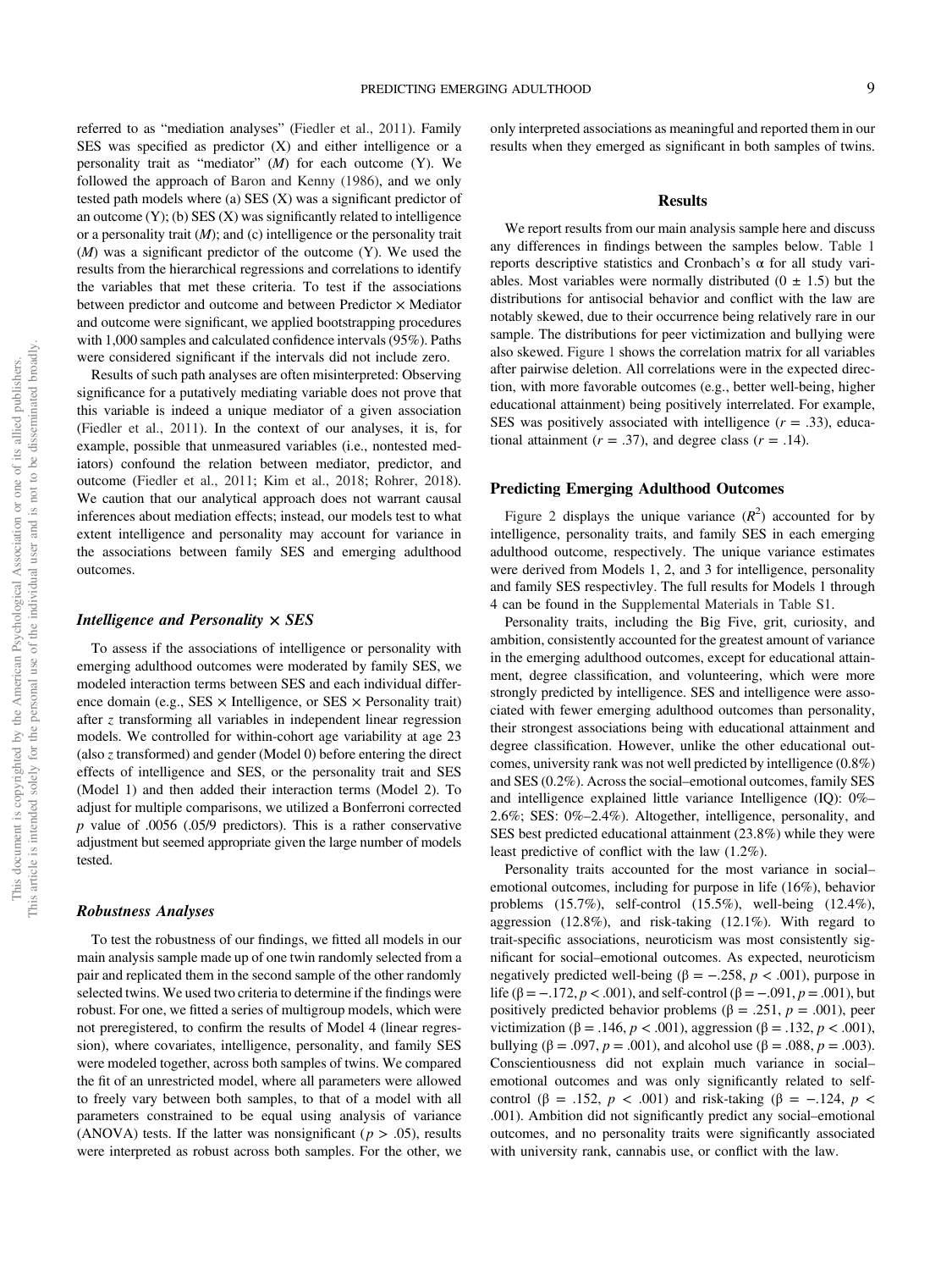| Table 1                                                             |  |
|---------------------------------------------------------------------|--|
| Descriptive Statistics and Cronbach's Alpha for All Study Variables |  |

| Variable category | Measure                       | $\boldsymbol{N}$ | $\boldsymbol{n}$ | $\boldsymbol{M}$ | SD    | Min     | Max    | Skew    | Kurtosis | $\alpha^a$ |
|-------------------|-------------------------------|------------------|------------------|------------------|-------|---------|--------|---------|----------|------------|
| Predictors        | <b>SES</b>                    | 2,167            | 5                | 0.24             | 0.98  | $-2.3$  | 2.65   | $-0.01$ | $-0.79$  |            |
|                   | IQ                            | 2,277            | 63               | 0.04             | 1.01  | $-2.86$ | 4.06   | 0.30    | 0.15     |            |
|                   | Neuroticism                   | 2,277            | 6                | 2.57             | 0.68  | 1.00    | 4.83   | 0.25    | $-0.17$  | .70        |
|                   | Extraversion                  | 2,277            | 6                | 3.68             | 0.57  | 1.33    | 5.00   | $-0.26$ | 0.21     | .70        |
|                   | Openness to experience        | 2,277            | 6                | 3.58             | 0.58  | 1.33    | 5.00   | $-0.15$ | $-0.13$  | .61        |
|                   | Agreeableness                 | 2,277            | 6                | 3.65             | 0.62  | 1.00    | 5.00   | $-0.45$ | 0.28     | .67        |
|                   | Conscientiousness             | 2,277            | 6                | 3.73             | 0.61  | 1.33    | 5.00   | $-0.24$ | $-0.10$  | .77        |
|                   | Grit                          | 2,277            | 8                | 3.30             | 0.57  | 1.50    | 5.00   | 0.19    | $-0.06$  | .59        |
|                   | Curiosity                     | 2,277            | 7                | 4.79             | 0.89  | 1.43    | 7.00   | $-0.20$ | $-0.08$  | .74        |
|                   | Ambition                      | 2,277            | 5                | 3.91             | 0.68  | 1.00    | 5.00   | $-0.48$ | 0.09     | .74        |
| Outcomes          | <b>Educational attainment</b> | 1,561            |                  | 8.33             | 1.81  | 1.00    | 11.00  | $-1.46$ | 1.68     |            |
|                   | Degree classification         | 989              |                  | 4.20             | 0.67  | 1.00    | 5.00   | $-0.62$ | 0.99     |            |
|                   | University rank               | 917              |                  | 65.05            | 37.08 | 1.00    | 124.00 | $-0.06$ | $-1.37$  |            |
|                   | Well-being                    | 1,597            | 13               | 11.86            | 3.95  | 0.00    | 16.00  | 1.06    | 0.39     | .87        |
|                   | Purpose in life               | 1,620            | 5                | 3.53             | 0.76  | 1.00    | 5.00   | $-0.56$ | 0.10     | .82        |
|                   | Self-control                  | 1,580            | 6                | 14.97            | 3.97  | 0.00    | 24.00  | $-0.44$ | $-0.01$  | .69        |
|                   | Volunteering                  | 1,597            | 5                | 5.75             | 3.23  | 0.00    | 17.00  | 0.62    | 0.14     |            |
|                   | Behavior problems             | 1,596            | 25               | 9.87             | 5.59  | 0.00    | 34.00  | 0.77    | 0.39     | .87        |
|                   | Risk-taking                   | 1,575            | 6                | 6.23             | 3.37  | 0.00    | 20.00  | 0.65    | 0.36     | .63        |
|                   | Risky sex                     | 1,528            | 4                | 4.22             | 2.66  | 0.00    | 11.67  | $-0.05$ | $-0.79$  |            |
|                   | Aggression                    | 1,575            | 8                | 2.44             | 0.75  | 1.00    | 4.88   | 0.44    | $-0.30$  | .65        |
|                   | Peer victimization            | 1,453            | 16               | 3.06             | 4.80  | 0.00    | 29.00  | 2.21    | 5.21     | .87        |
|                   | Bullying                      | 1,451            | 16               | 1.92             | 3.05  | 0.00    | 23.00  | 2.31    | 6.95     | .94        |
|                   | Antisocial behavior           | 1,449            | 15               | 0.24             | 0.88  | 0.00    | 10.00  | 5.17    | 33.29    |            |
|                   | Conflict with the law         | 1,445            | 3                | 0.04             | 0.24  | 0.00    | 3.00   | 6.69    | 49.39    |            |
|                   | Alcohol use                   | 1,348            | 10               | 7.74             | 4.91  | 0.00    | 34.00  | 1.06    | 1.94     |            |
|                   | Cannabis use                  | 694              | 1                | 0.89             | 1.24  | 0.00    | 5.00   | 1.63    | 2.12     |            |

*Note.*  $N =$  sample size;  $n =$  number of items per scale;  $SD =$  standard deviation; Min = Minimum; Max = Maximum;  $\alpha =$  Cronbach's alpha; SES = socioeconomic status.

 $a$  a is not provided for variables that were single-item measures or composite rather than psychometric scale scores. There is no  $\alpha$  for IQ as this is a composite of two scales, with  $\alpha$  .79 and .82, respectivley.

For educational outcomes, personality had weaker effects than family SES and intelligence. However, consistent with previous literature, conscientiousness significantly predicted both educational attainment ( $\beta = .081$ ,  $p = .005$ ) and degree classification (β = .162, *p* < .001). Ambition, but not grit (β = .003 *p* = .924) also predicted educational attainment (β = .166,  $p < .001$ ). Grit strongly correlated with conscientiousness ( $r = .49$ ) and ambition ( $r = .43$ ; see Figure 1), suggesting that any variance explained by grit may have been accounted for by conscientiousness and ambition.

Additional preregistered analyses are not reported in this article, but are included in this project folder on the OSF (see https://osf.io/ mtn94).

## The Role of Intelligence and Personality in the Association Between Family SES and Emerging Adulthood Outcomes

Our correlations suggested that intelligence, but not personality was significantly related to family SES (Figure 1). Because a significant correlation between predictor and "mediator" was one of our criteria for testing path models (Baron & Kenny, 1986), we did not test if personality traits accounted for the associations between family SES and emerging adulthood outcomes. Because family SES was a significant predictor of five emerging adulthood outcomes (i.e., educational attainment, degree classification, volunteering, behavioral problems, and aggression; Table S1),

we built path models with family SES as the predictor and intelligence as the "mediator" for each. Table S2 shows the paths for family SES, the family SES  $\times$  intelligence paths, and total effects after bootstrapping and corresponding confidence intervals. Figure 3 displays the path model results for each outcome with the standardized regression coefficients and the proportion of the association accounted for by intelligence.

Intelligence partially accounted for the associations between family SES with educational attainment, indirect effect: β = .079, 95% CI [0.113; 0.183], degree classification,  $β = .046, 95%$  CI [0.014; 0.044], volunteering,  $\beta = -.040, 95\%$  CI [-0.192; -0.071], behavioral problems,  $β = -.034, 95%$  CI [-0.292; -0.085], and aggression,  $β = -.022, 95%$  CI [-0.032; -0.004]. Intelligence explained between 16.35% and 29.09% of respective outcomes' association with intelligence. According to the guidelines by Kenny and Judd (2014), the intelligence's path's effect size for educational attainment was medium (0.108) and small for degree class (0.050), behavioral problems (0.042), volunteering (0.050), aggression (0.033), and sexual risk-taking (0.038).

#### Intelligence and Personality  $\times$  SES

Finally, we tested if intelligence and personality had weaker or stronger effects at higher or lower levels of SES. Table S3 displays the standardized coefficients and  $R^2$  values for each model.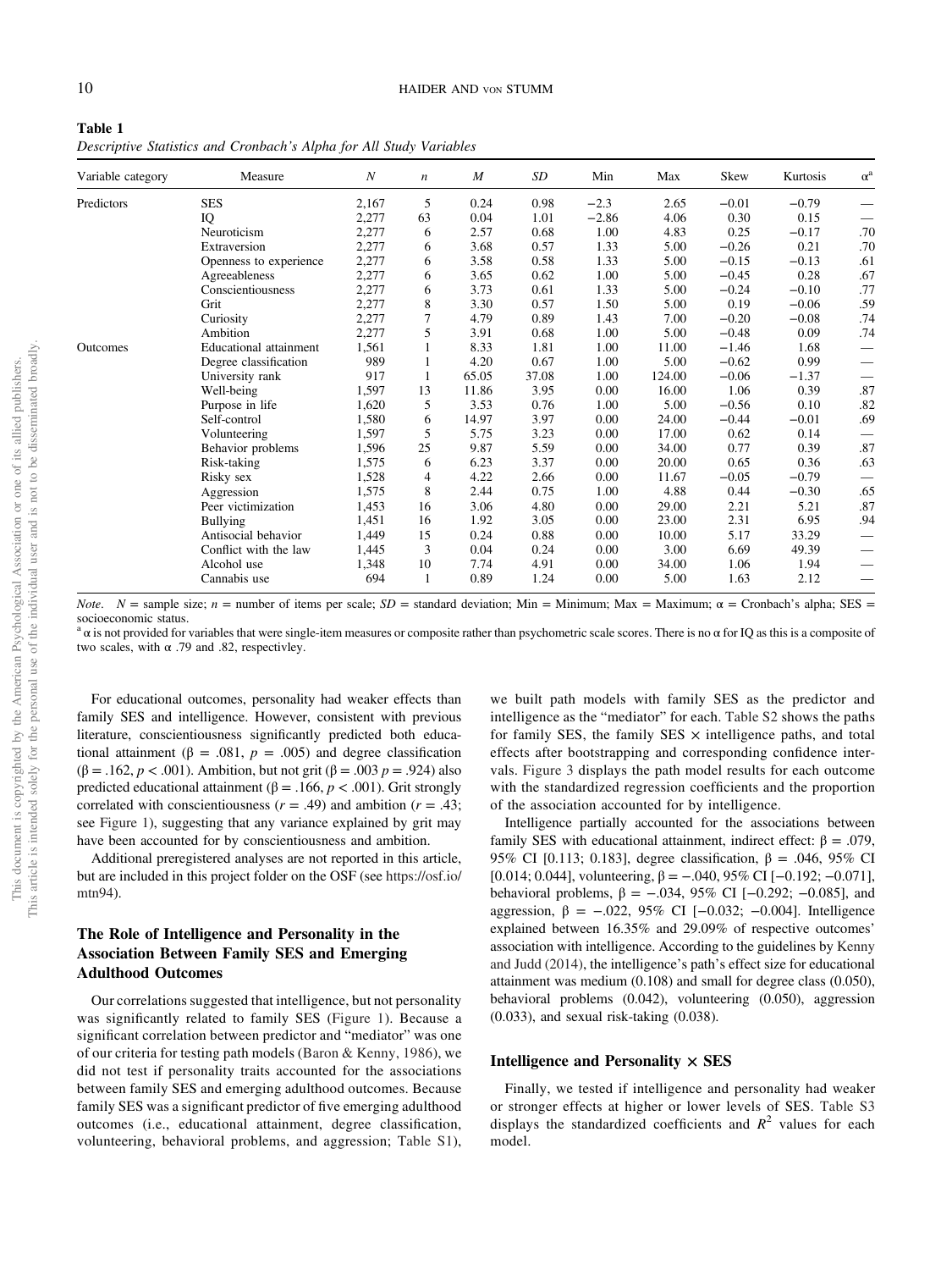

Figure 1

Correlations Between Family SES, Adolescent Intelligence and Personality, and Educational and Social–Emotional Outcomes in Emerging Adulthood

Note. SES = socioeconomic status. See the online article for the color version of this figure.

Significant interactions at the Bonferroni corrected  $p$  value of .0056 were observed only for educational attainment. Specifically, associations between educational attainment and intelligence (β = -.117,  $p < .001$ ), conscientiousness (β = -.142,  $p <$ .001), ambition (β = -.109,  $p < .001$ ), and openness (β = -.081,  $p = .001$ ) were moderated by SES (Figure 4), such that the individual differences had stronger effects on educational attainment at lower levels of SES, in support of the resource substitution hypothesis (Mirowsky & Ross, 2003). In addition, Curiosity  $\times$  SES emerged as a significant interaction in the first twin ( $\beta$  =  $-0.075$ ,  $p = 0.003$ ), but just missed the corrected p value in the second twin ( $\beta = -.067$ ,  $p = .006$ ). Because of the conservativeness of our  $p$  value correction, we cautiously interpret this interaction as significant. Overall, these interactions of SES with dimensions of individual differences explained small but significant amounts of variance in educational attainment above and beyond their direct effects, including 1.7% for intelligence, 3% for conscientiousness, 1.6% for ambition 0.7% for openness, and 0.4% for curiosity.

#### Robustness Analyses

The ANOVA tests for comparing our models across two samples of one randomly selected twin per pair were nonsignificant in all cases ( $p > .05$ ). Thus, despite some small differences, our results were comparable and robust across the two twin samples.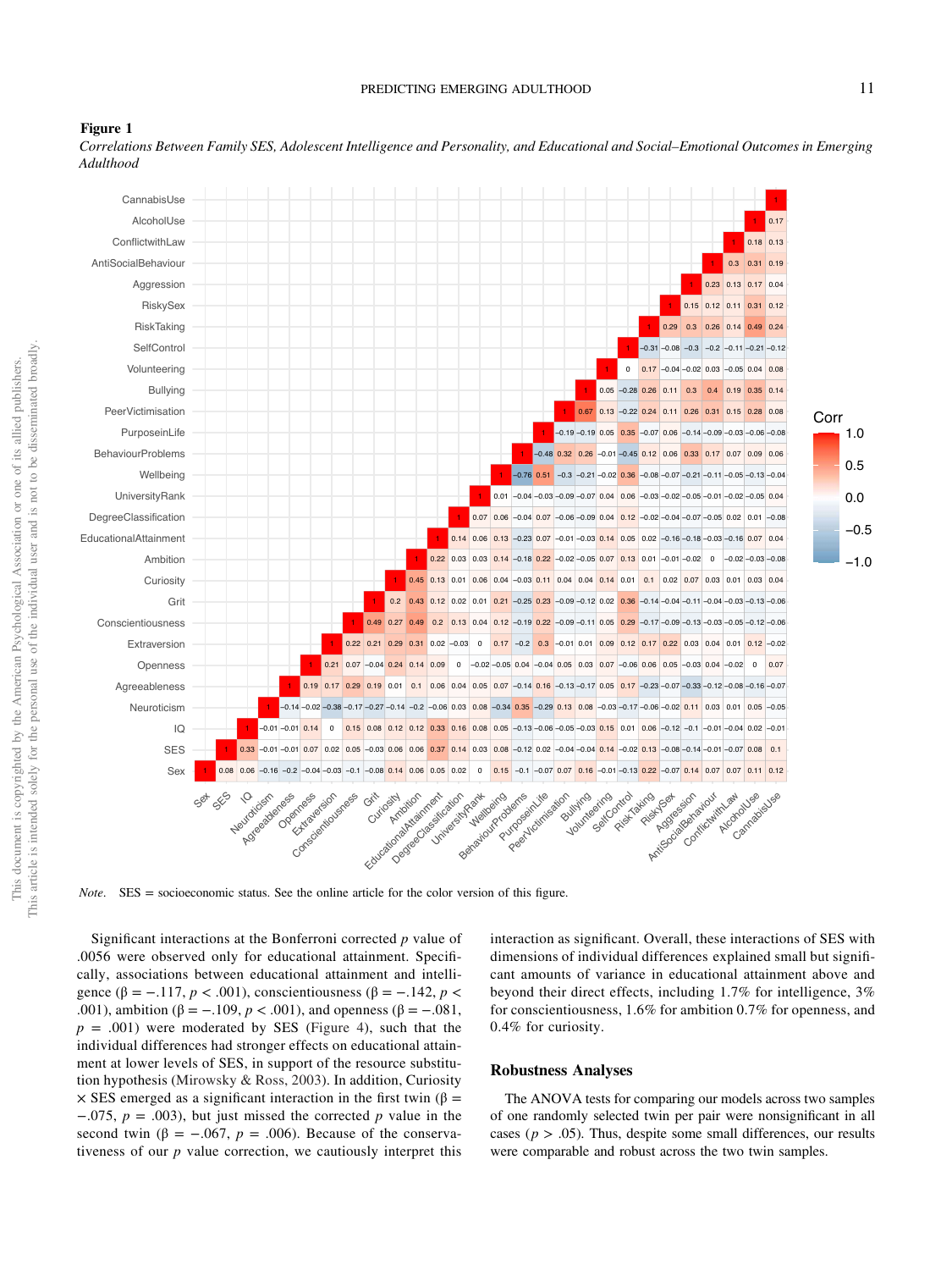## 12 HAIDER AND VON STUMM



Figure 2  $R^2$  Values for Intelligence, Personality, and SES for Emerging Adulthood Outcomes

Note. This figure was derived from the independent contributions of each predictor [Model 1 (IQ), 2 (Personality), and 3 (SES)] and does not reflect the extent to which predictor domains share variance. Thus, the total  $R^2$  per emerging adulthood outcome in the figure exceeds the adjusted  $R^2$  value of the respective outcome's Model 4. SES = socioeconomic status. See the online article for the color version of this figure.

#### Discussion

To date, few studies have comprehensively tested the longitudinal prediction of adolescent intelligence and personality traits, and family SES for emerging adulthood outcomes, and even fewer have explored their interplay (e.g., Damian et al., 2015). As a result, the importance of adolescent individual differences for emerging adulthood outcomes, and how these associations may differ across the social divide are not well understood. Our findings from analyses of a longitudinal, U.K.-representative cohort sample make four important contributions to the literature.

First, we showed that individual differences in adolescent intelligence, personality, and family SES can predict outcomes 7 years later in emerging adulthood. This suggests emerging adulthood is at least in part, a continuation of adolescent development, with core individual differences and socioeconomic conditions meaningfully predicting later outcomes. As hypothesized, we observed that these effects are largely domain specific, such that intelligence and family SES were generally more predictive of educational outcomes, whereas personality was a stronger predictor of social–emotional outcomes. However, we also observed significant cross-domain prediction; for example, intelligence emerged as a significant predictor of behavior problems, aggressive behavior and volunteering, and personality traits, specifically ambition and conscientiousness, also explained significant variance in educational outcomes. Furthermore, when family SES was controlled, conscientiousness was a stronger predictor of degree class (i.e., achievement at university) than intelligence. This confirms our hypothesis and aligns with previous findings that intelligence is less strongly associated with achievement at higher levels of education (Furnham & Chamorro-Premuzic, 2004; Poropat, 2009; Richardson et al., 2012). Finding cross-domain prediction and fluctuations in predictive validity across life and education stages substantiates the importance of studying how individual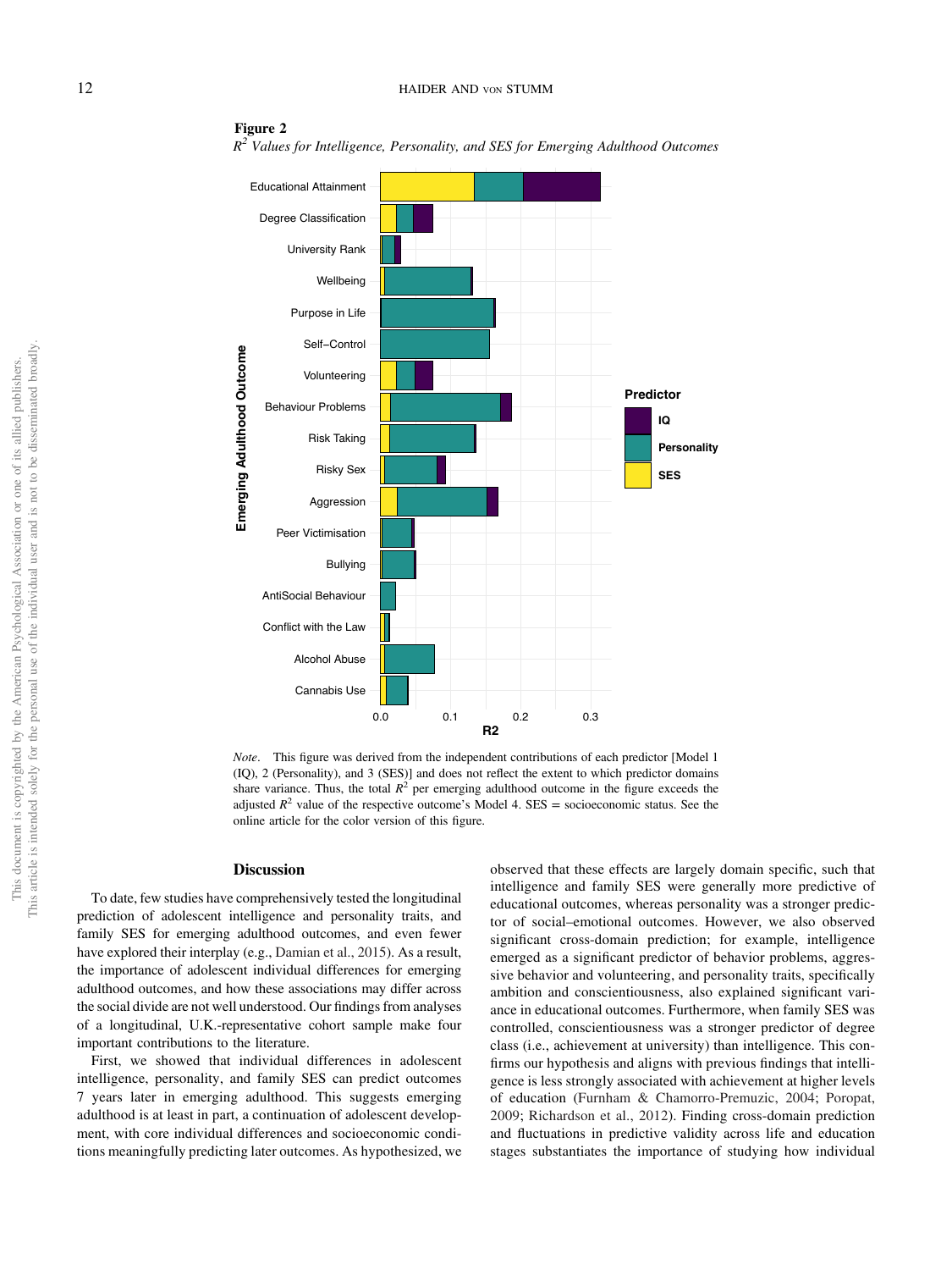#### Figure 3

Intelligence Accounting for Associations Between Family SES and Educational Attainment, Degree Classification, Volunteering, Behavioral Problems, and Aggression



Note. % refers to the proportion of the SES–outcome relationship accounted for by intelligence. Standard errors are shown in parentheses. SES = socioeconomic status. See the online article for the color version of this figure. \*  $p < .05.$  \*\*  $p < .01.$ 

differences in intelligence and personality relate to people's developmental trajectories (Roberts et al., 2007).

Second, while the majority of variance in emerging adulthood outcomes could not be attributed to intelligence, personality, and family SES, we observed significant, systematic prediction. Together, our predictors accounted for a maximum of 23.8% of the variance in an emerging adulthood outcome, namely, educational attainment, and on average, intelligence, personality, and family SES predicted 9.7% of the variance across all outcomes. While these estimates leave a good amount of variance unaccounted for, they should be recognized as substantial effects in the broader context of psychological science (Götz et al., 2021). Overall, our findings evidence the long-term predictive power of intelligence, personality traits, and family SES for developmental trajectories in emerging adulthood. Because this life phase is characterized by instability, exploration, and possibility (Arnett, 2000), some of its observable variance may be due to new, emerging factors and influences, in addition to being partly attributable to stable adolescent individual differences. The notion of new, life-phase specific influences suggests that interventions that target emerging adults directly could be effective. By contrast, finding developmental continuity recommends intervening early, perhaps even prior to adolescence, to nudge individuals onto promising developmental paths. A key area for future research is to develop and test emerging adulthood interventions and identify the ages when they achieve maximum returns. That said, it is also possible that psychological domains in adolescence other than intelligence and personality better predict emerging adulthood outcomes. For example, adolescent mental health is thought to have strong influence on later emotional adjustment (Benjet et al., 2016; McGee et al., 2000) and on establishing and maintaining social relationships (Geoffroy et al., 2018; Newcomb-Anjo et al., 2017).

The third contribution of our study pertains to the interplay between family background and dimensions of individual differences in their prediction of emerging adulthood. Confirming previous findings (Fergusson et al., 2008; von Stumm, 2017), we showed that intelligence partly accounted for the relation between family SES and education outcomes. In addition, we observed here for the first time that intelligence also partly explained the association between family SES and social–emotional outcomes in emerging adulthood, specifically for behavior problems, aggression, and volunteering. This finding substantiates that family SES and intelligence are not only important predictors of education, but their interplay also relates to social–emotional outcomes. Indeed, intelligence explained between 16.4% and 29.1% of the relations between family SES and emerging adulthood outcomes across domains (Figure 3). Our findings also suggest that other paths or "mediators" are likely to affect the association between family SES and emerging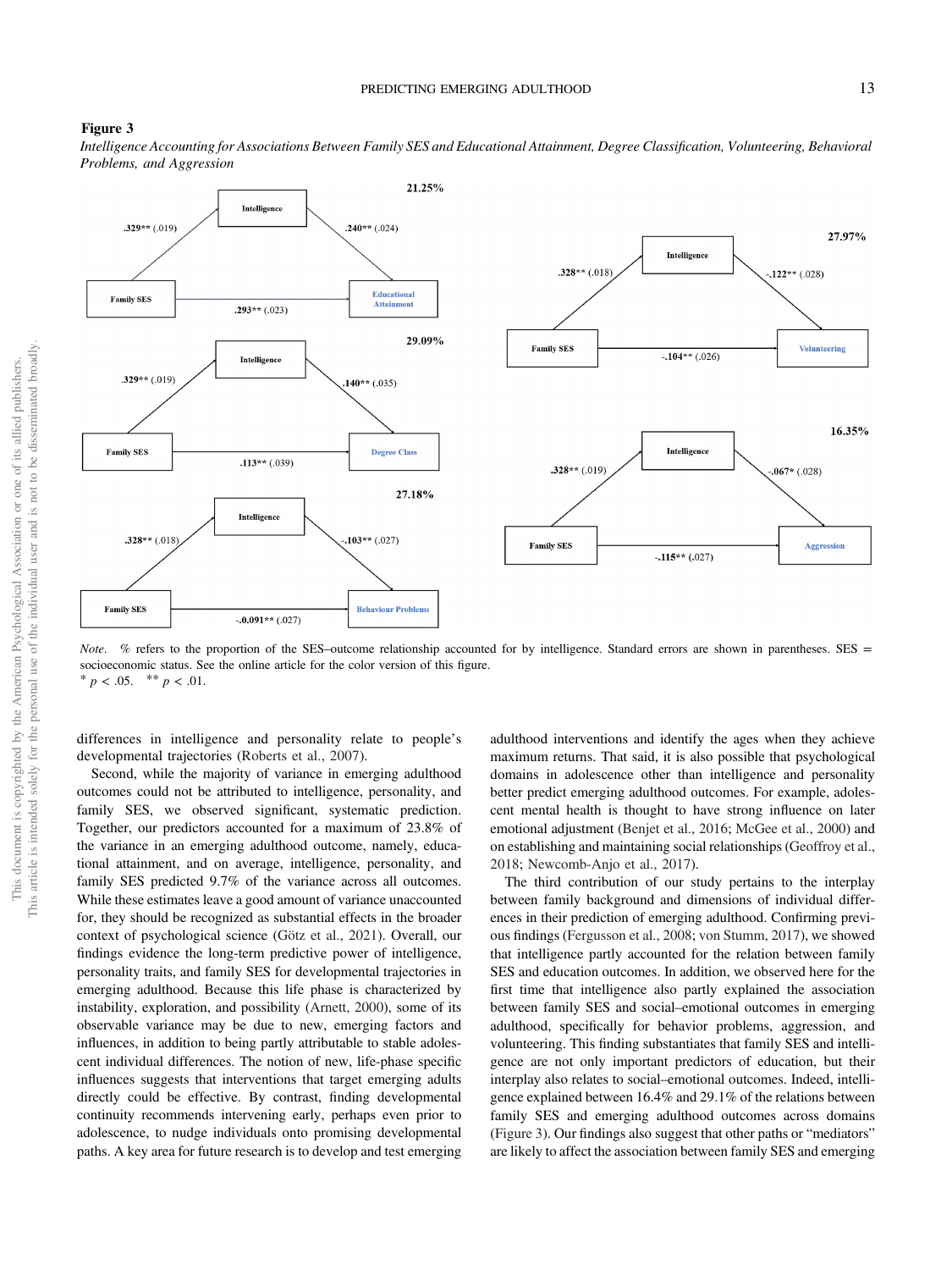

Family SES as Moderator of the Relation Between Educational Attainment With Intelligence, Conscientiousness, Ambition, Openness, and **Curiosity** 

Note. The block purple (dark gray) line represents the low SES group, and the broken blue (light gray) line represents the high SES group. SES = socioeconomic status. See the online article for the color version of this figure.

adulthood outcomes, because intelligence only accounted for some of the relation, and because we did not test other mediators. In our analyses, no personality traits met the criteria for testing if they accounted for any of the association between family SES and educational and social–emotional outcomes in emerging adulthood. This null-finding contradicted our hypotheses and contrasts with a prior study that concluded that neuroticism partially accounted for the relation between family SES and achievement (Shanahan et al., 2014). Yet, it aligns with the wider, previous literature that reported weak and inconsistent links between SES and personality traits (Flensborg-Madsen & Mortensen, 2014; Menardo et al., 2017). We, therefore, conclude that personality traits are unlikely to account for a significant proportion of the association between family SES and emerging adulthood outcomes.

Our fourth contribution also follows from our analyses of the interplay between family SES and individual differences dimensions in the prediction of emerging adulthood outcomes. Specifically, we found that family SES moderated the prediction of intelligence, conscientiousness, ambition, openness, and curiosity for educational attainment, in the way that these traits were more strongly associated with educational attainment at low than at high levels of family SES. These results support the idea of resource substitution, or compensatory effects, for the five traits (Mirowsky & Ross, 2003), with the interaction terms accounting for significant variance above and beyond the predictors' direct effects. It appears, therefore, that certain personality traits matter less for people from high SES backgrounds for their educational attainment in emerging adulthood than for those from less privileged family homes. This pattern of moderation results aligns with previous findings which also observed compensatory effects by personality traits, specifically the Big Five (Damian et al., 2015). For intelligence, prior studies found evidence for the Matthew effect, whereby the benefits of family SES and intelligence were greater than their additive effect (i.e., positive interaction; Damian et al., 2015; Merton, 1968).

The discrepancy in findings regarding the intelligence-SES interaction may be due to several reasons. For one, the U.K., where our sample is from, and USA, where the sample in the study by Damian and colleagues was recruited, differ in their socioeconomic spectrum, with the USA exhibiting greater social inequality than the U.K. (Blundell et al., 2017; Tucker-Drob & Bates, 2016). For the other, our sample was born in the mid−1990s, while the prior study analyzed data from a cohort who attended high school in 1960 and thus, were born sometime before 1950. In addition to national socioeconomic differences, the samples therefore experienced very different sociopolitical climates, including different education systems and vastly different enrolment rates for higher education (Department for Education, 2020; Office for National Statistics, 2016). It is possible that for emerging adults of the millennial generation, intelligence can help compensate in educational attainment for family background disadvantage, as we observed here, rather than serving as an accelerator for background privilege.

Overall, we found that the interaction effects were too small to fully compensate for family background disadvantage in educational attainment. The largest effect size—the interaction term for conscientiousness—predicted 3% of the variance in educational attainment, while the additive direct effects of family SES and conscientiousness accounted for 17.5%. Although it remains speculative if fostering conscientiousness or any of the other five

Figure 4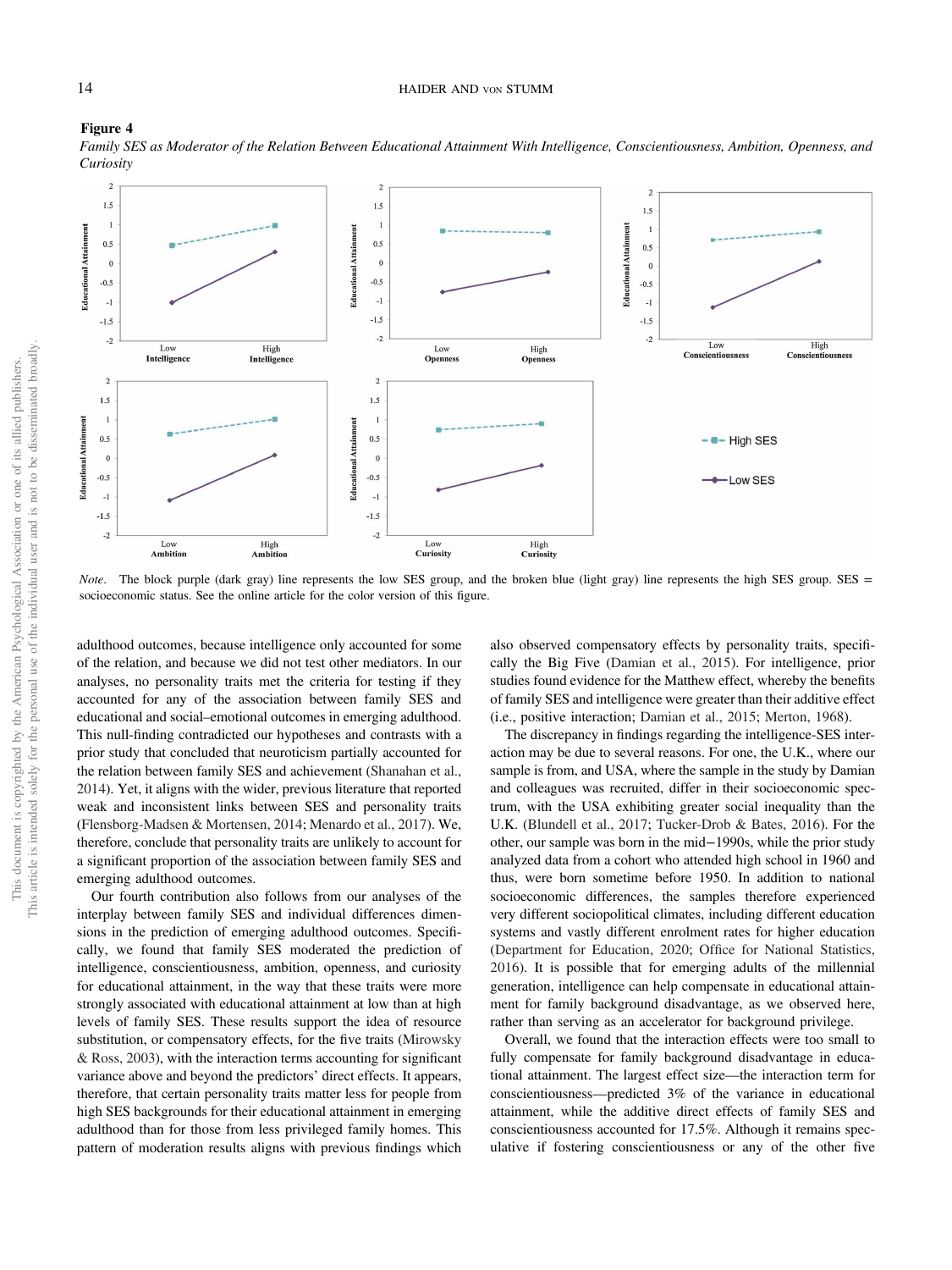interactive traits is possible and effective for ameliorating family background inequality in educational attainment, several recent studies have proposed that personality traits make excellent intervention targets (e.g., Richmond-Rakerd et al., 2021; Roberts et al., 2007; Stieger et al., 2021). Thus, future research should explore the potential advantages of systematically altering personality traits to benefit emerging adults' outcomes.

#### Strengths and Limitations

Our study has some notable strengths. The use of a large scale, longitudinal sample that was representative of the U.K. population allowed us to empirically test the prediction of adolescent intelligence and personality, and family SES for educational and social– emotional outcomes in emerging adulthood. Assessing a broad range of measures also helped to integrate previously fragmented literature.

At the same time, our study suffers from several limitations. First, many of the studied constructs, including personality, educational, and social–emotional outcomes, were assessed via self-report measures. Although some of these self-report data have been validated against information from other sources, the degree to which they and any analysis results pertaining to them might be affected by subjective biases is unknown. Likewise, it is impossible to disentangle the extent to which the observed associations are due to common measurement methods in the present study. Some studies have shown that selfreported and "other-rated" personality assessments differ (Ludeke et al., 2014; Watson & Humrichouse, 2006), suggesting that our findings may vary across "other rated" and self-reported personality assessments.

Second, although we analyzed a broad range of outcomes in emerging adulthood, some of the corresponding assessments lacked specificity or did not capture the intended construct well. For example, cannabis use was assessed with a single item ("In the last 12 months, how often have you used cannabis?") that did not allow differentiating degrees of usage or capturing problematic use or addiction. Another example was university rank, which correlated only weakly with other assessments of educational outcomes, such as attainment, degree class, and school leaving grades.

Third, our study included several emerging adulthood outcomes that were not particularly well predicted by intelligence, personality, and family SES. Besides university rank, just 1.2% and 2.1% of the variance in antisocial behavior and conflict with the law, respectivley, were accounted for by the three predictors, which is likely to be due to the outcomes' skewed distribution (see Table 1). However, individual differences in dimensions other than intelligence and personality, for example, mental health and motivation, may have better explained variance in these and other emerging adulthood outcomes. Future research should continue to explore a broader scope of predictors of adjustment in emerging adulthood.

Fourth, we considered two important pillars of emerging adulthood—educational and social–emotional adjustment—but our sample was too young to provide data on career development, which is also key to the transition to adulthood (Arnett, 2004). Thus, our study could not shed light on the role of adolescent intelligence and personality and early life SES for emerging adults' paths into the world of work, including different professional roles, income, and job satisfaction.

Finally, we controlled for gender in our analyses rather than modeling its interplay with the other study variables in the prediction of emerging adulthood outcomes. We made this decision because explorations of gender were beyond the scope of the present study, but we recognize that gender differences exist in both educational outcomes and social–emotional adjustment during emerging adulthood (Conley et al., 2020; Foster et al., 2018; Howard et al., 2010; Richardson et al., 2020) and are important to explore. For example, one study showed that women exhibit poorer well-being compared to men in emerging adulthood, but men experience poorer social support for their psychological distress (Conley et al., 2020). Future studies could explore if these gender differences in outcomes are driven by interactions of gender with intelligence and personality.

#### **Conclusions**

We showed here that adolescent intelligence, personality, and family SES significantly and independently of each other predict educational and social–emotional outcomes in emerging adulthood. We observed modest developmental continuity between adolescence and emerging adulthood, suggesting opportunities for effective interventions during this life period to improve young people's maturation processes. We also confirmed that intelligence accounted for some of the associations between family SES and a range of emerging adulthood outcomes. In contrast, personality traits did not explain these associations, supporting the notion that personality development is largely independent of family background. Finally, we identified five traits, including intelligence, conscientiousness, ambition, openness, and curiosity, that helped compensating for family background disadvantages in educational attainment. If these associations prove to be causal, intervention efforts that target personality traits could be developed and implemented to reduce family background inequality in education.

Societal changes, including the expansion of higher education, the increasing volatility of the labor market, and the erosion of traditional family roles, have amplified the stressors and pressures that emerging adults face. Yet, emerging adults continue to carry the responsibility and promise of being the next generation of earners and parents that are the core pillars of our societies. Understanding the psychological characteristics and structural factors that enable and hinder emerging adults to become resilient and productive members of society is therefore of pivotal importance.

#### References

- Akos, P., & Kretchmar, J. (2017). Investigating grit at a non-cognitive predictor of college success. Review of Higher Education, 40(2), 163–186. https://doi.org/10.1353/rhe.2017.0000
- Andrews, J. A., & Westling, E. (2016). Substance use in emerging adulthood. In J. J. Arnett (Ed.), The Oxford handbook of emerging adulthood (pp. 521–542). Oxford University Press.
- Angold, A., Costello, E. J., Messer, S. C., & Pickles, A. (1995). Development of a short questionnaire for use in epidemiological studies of depression in children and adolescents. International Journal of Methods in Psychiatric Research, 5(4), 237–249.
- Arnett, J. J. (2000). Emerging adulthood. A theory of development from the late teens through the twenties. American Psychologist, 55(5), 469–480. https://doi.org/10.1037/0003-066X.55.5.469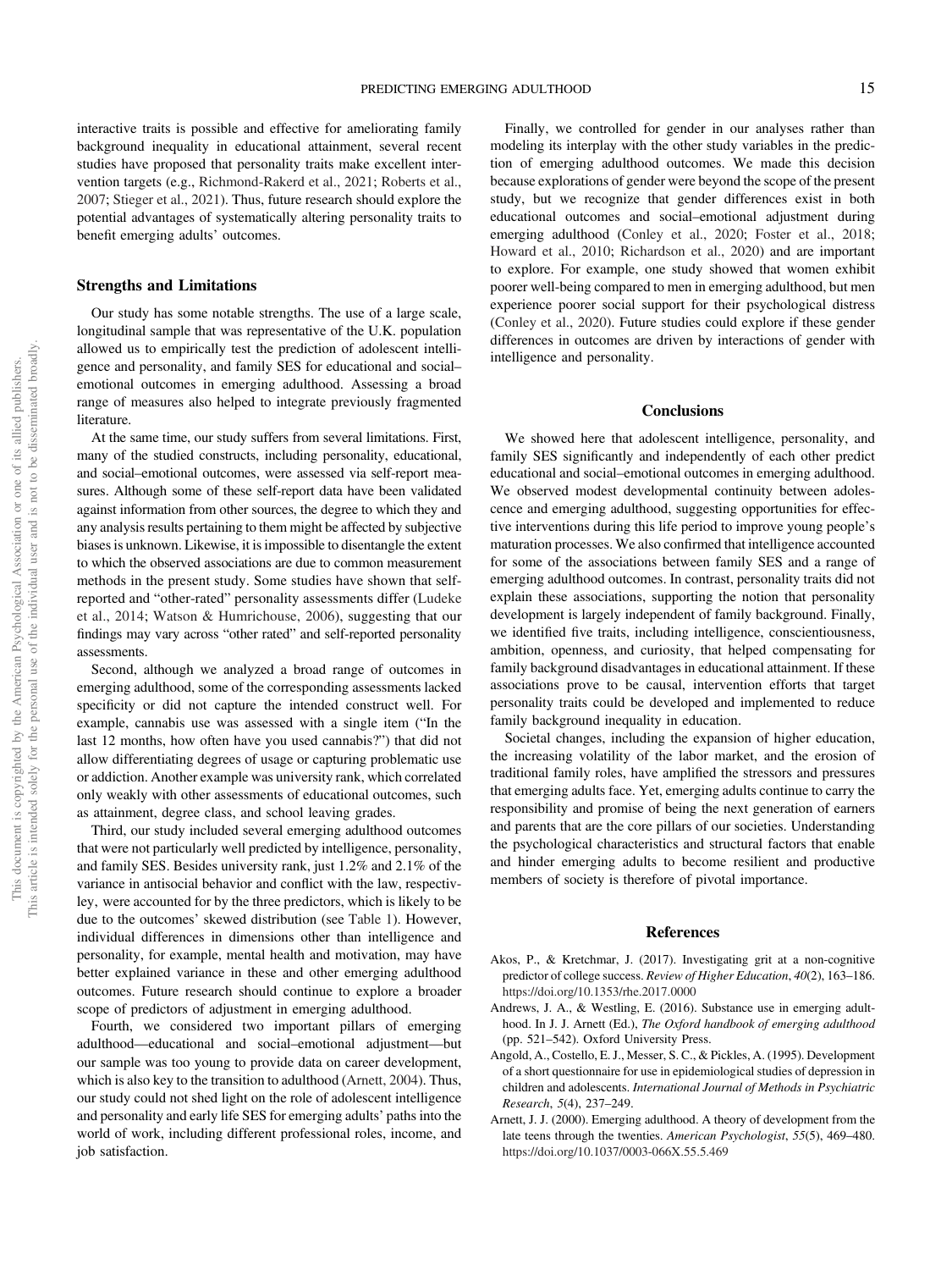- Arnett, J. J. (2004). Emerging adulthood: The winding road from the late teens through the twenties. Oxford University Press.
- Arnett, J. J. (2006). Emerging adulthood: Understanding the new way of coming of age. American Psychological Association. https://doi.org/10 .1037/11381-001
- Arnett, J. J. (2007). Emerging adulthood: What is it, and what is it good for? Child Development Perspectives, 1(2), 68–73. https://doi.org/10.1111/j .1750-8606.2007.00016.x
- Arnett, J. J. (2015). Does emerging adulthood theory apply across social classes? National data on a persistent question. Emerging Adulthood, 4(4), 227–235. https://doi.org/10.1177/2167696815613000
- Arya, B., & Lal, D. S. (2018). Grit and sense of coherence as predictors of well-being. Indian Journal of Positive Psychology, 9(1), 169–172. https:// doi.org/10.15614/ijpp.v9i01.11766
- Baron, R. M., & Kenny, D. A. (1986). The moderator–mediator variable distinction in social psychological research: Conceptual, strategic, and statistical considerations. Journal of Personality and Social Psychology, 51(6), 1173–1182. https://doi.org/10.1037/0022-3514.51.6.1173
- Barry, C. M., Padilla-Walker, L. M., Madsen, S. D., & Nelson, L. J. (2008). The impact of maternal relationship quality on emerging adults' prosocial tendencies: Indirect effects via regulation of prosocial values. Journal of Youth and Adolescence, 37, 581–591. https://doi.org/10.1007/s10964- 007-9238-7
- Beaver, K. M., Schwartz, J. A., Nedelec, J. L., Connolly, E. J., Boutwell, B. B., & Barnes, J. C. (2013). Intelligence is associated with criminal justice processing: Arrest through incarceration. *Intelligence*, 41(5), 277– 288. https://doi.org/10.1016/j.intell.2013.05.001
- Benjet, C., Borges, G., Méndez, E., Albor, Y., Casanova, L., Orozco, R., Curiel, T., Fleiz, C., & Medina-Mora, M. E. (2016). Eight-year incidence of psychiatric disorders and service use from adolescence to early adulthood: Longitudinal follow-up of the Mexican Adolescent Mental Health Survey. European Child & Adolescent Psychiatry, 25, 163–173. https:// doi.org/10.1007/s00787-015-0721-5
- Blundell, R., Joyce, R., Keiller, A. N., & Ziliak, J. P. (2017). Income inequality and the labour market in Britain and the US IFS Working Paper W17/25. Institute for Fiscal Studies.
- Boisvert, D., Stadler, W., Vaske, J., Wright, J. P., & Nelson, M. (2013). The Interconnection between intellectual achievement and self-control. Criminal Justice and Behavior, 40(1), 80–94. https://doi.org/10.1177/ 0093854812453129
- Bradley, R. H., & Corwyn, R. F. (2002). Socioeconomic status and child development. Annual Review of Psychology, 53(1), 371–399. https:// doi.org/10.1146/annurev.psych.53.100901.135233
- Britton, J., Dearden, L., van der Erve, L., & Waltmann, B. (2020). The impact of undergraduate degrees on lifetime earnings. The IFS. https://doi.org/10 .1920/re.ifs.2020.0167
- Call, K. T., & Nonnemaker, J. (1999). Socioeconomic disparities in adolescent health: Contributing factors. Annals of the New York Academy of Sciences, 896(1), 352–355. https://doi.org/10.1111/j.1749-6632.1999.tb08139.x
- Conard, M. A. (2006). Aptitude is not enough: How personality and behavior predict academic performance. Journal of Research in Personality, 40(3), 339–346. https://doi.org/10.1016/j.jrp.2004.10.003
- Conley, C. S., Shapiro, J. B., Huguenel, B. M., & Kirsch, A. C. (2020). Navigating the college years: Developmental trajectories and gender differences in psychological functioning, cognitive–affective strategies, and social well-being. Emerging Adulthood, 8(2), 103–117. https://doi.org/ 10.1177/2167696818791603
- Costa, P. T., & McCrae, R. R. (1992). Normal personality assessment in clinical practice: The NEO Personality Inventory. Psychological Assessment, 4(1), 5–13. https://doi.org/10.1037/1040-3590.4.1.5
- Côté, J. E. (2014). The dangerous myth of emerging adulthood: An evidencebased critique of a flawed developmental theory. Applied Developmental Science, 18(4), 177–188. https://doi.org/10.1080/10888691.2014.954451
- Craig, J., & Piquero, A. R. (2016). Crime and punishment in emerging adulthood. In J. J. Arnett (Ed.), The Oxford handbook of emerging adulthood. Oxford University Press. https://doi.org/10.1093/oxfordhb/ 9780199795574.013.010
- Crumbaugh, J. C., & Maholick, L. T. (1964). An experimental study in existentialism: The psychometric approach to Frankl's concept of noogenic neurosis. Journal of Clinical Psychology, 20(2), 200–207. https:// doi.org/10.1002/1097-4679(196404)20:2<200::AID-JCLP2270200203>3 .0.CO;2-U
- Damian, R. I., Su, R., Shanahan, M., Trautwein, U., & Roberts, B. W. (2015). Can personality traits and intelligence compensate for background disadvantage? Predicting status attainment in adulthood. Journal of Personality and Social Psychology, 109(3), 473–489. https://doi.org/10.1037/pspp0000024
- Datu, J. A. D., King, R. B., Valdez, J. P. M., & Eala, M. S. M. (2019). Grit is associated with lower depression via meaning in life among Filipino high school students. Youth and Society, 51(6), 865-876. https://doi.org/10 .1177/0044118X18760402
- Davila, J., Mattanah, J., Bhatia, V., Latack, J. A., Feinstein, B. A., Eaton, N. R., Daks, J., Kumar, S., Lomash, E., Mccormick, M., & Zhou, J. (2017). Romantic competence, healthy relationship functioning, and well-being in emerging adults. Personal Relationships, 24(1), 162–184. https://doi.org/ 10.1111/pere.12175
- Deary, I. J., & Johnson, W. (2010). Intelligence and education: Causal perceptions drive analytic processes and therefore conclusions. International Journal of Epidemiology, 39(5), 1362–1369. https://doi.org/10 .1093/ije/dyq072
- Deary, I. J., Pattie, A., & Starr, J. M. (2013). The stability of intelligence from age 11 to age 90 years: The Lothian birth cohort of 1921. Psychological Science, 24(12), 2361–2368. https://doi.org/10.1177/0956797613486487
- Deary, I. J., Strand, S., Smith, P., & Fernandes, C. (2007). Intelligence and educational achievement. Intelligence, 35(1), 13–21. https://doi.org/10 .1016/j.intell.2006.02.001
- Deary, I. J., Whalley, L. J., Lemmon, H., Crawford, J. R., & Starr, J. M. (2000). The stability of individual differences in mental ability from childhood to old age: Follow-up of the 1932 Scottish mental survey. Intelligence, 28(1), 49–55. https://doi.org/10.1016/S0160-2896(99)00031-8
- Department for Education. (2018). Destinations of KS4 and KS5 pupils: 2017 [Official Statistics]. https://www.gov.uk/government/statistics/de stinations-of-ks4-and-ks5-pupils-2017
- Department for Education. (2019). Participation rates in higher education: 2006 to 2018—GOV.UK [National Statistics]. https://www.gov.uk/gove rnment/statistics/participation-rates-in-higher-education-2006-to-2018
- Department for Education. (2020). Widening participation in higher education, academic year 2018/2019 [Education Statistics]. https://exploreeducation-statistics.service.gov.uk/find-statistics/widening-participationin-higher-education
- DeYoung, C. G., Peterson, J. B., & Higgins, D. M. (2005). Sources of openness/intellect: Cognitive and neuropsychological correlates of the fifth factor of personality. Journal of Personality, 73(4), 825–858. https:// doi.org/10.1111/j.1467-6494.2005.00330.x
- DeYoung, C. G., Shamosh, N. A., Green, A. E., Braver, T. S., & Gray, J. R. (2009). Intellect as distinct from openness: Differences revealed by fMRI of working memory. Journal of Personality and Social Psychology, 97(5), 883–892. https://doi.org/10.1037/a0016615
- Duckworth, A. L., Peterson, C., Matthews, M. D., & Kelly, D. R. (2007). Grit: Perseverance and passion for long-term goals. Journal of Personality and Social Psychology, 92(6), 1087–1101. https://doi.org/10.1037/0022- 3514.92.6.1087
- Duckworth, A. L., & Quinn, P. D. (2009). Development and validation of the short grit scale (grit-s). Journal of Personality Assessment, 91(2), 166-174. https://doi.org/10.1080/00223890802634290
- Dunaway, R. G., Cullen, F. T., Burton, V. S., & Evans, T. D. (2000). The myth of social class and crime revisited: An examination of class and adult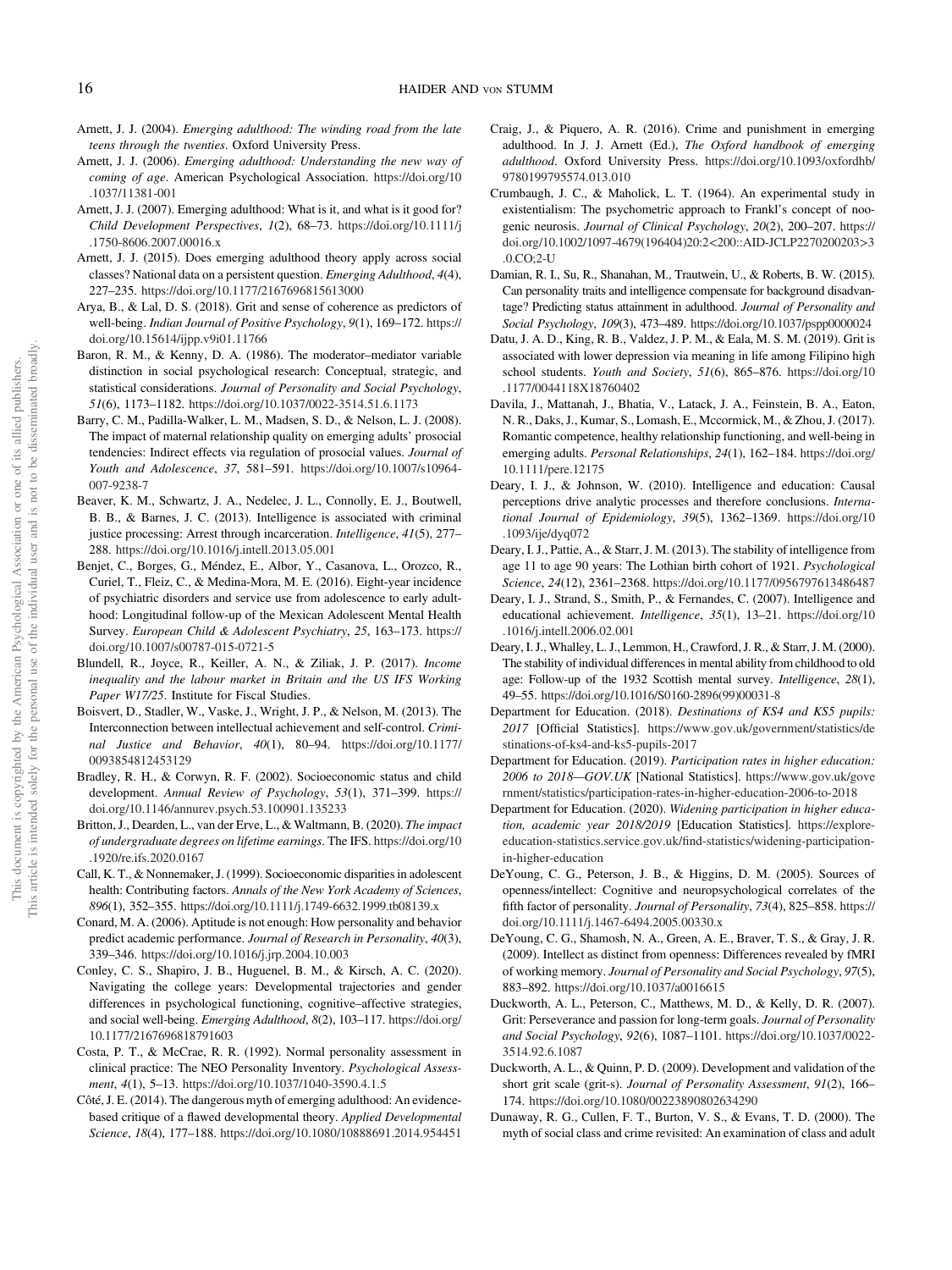criminality. Criminology, 38(2), 589–632. https://doi.org/10.1111/j.1745- 9125.2000.tb00900.x

- Eccles, J., Templeton, J., Barber, B., & Stone, M. (2003). Adolescence and emerging adulthood: The critical passage ways to adulthood. In M. H. Bornstein, L. Davidson, C. L. M. Keyes, K. A. Moore, & W. H. Foege (Eds.), Well-being: Positive development across the life course (pp. 383– 406). Lawrence Erlbaum.
- Farsides, T., & Woodfield, R. (2003). Individual differences and undergraduate academic success: The roles of personality, intelligence, and application. Personality and Individual Differences, 34(7), 1225–1243. https:// doi.org/10.1016/S0191-8869(02)00111-3
- Fergusson, D. M., Horwood, L. J., & Boden, J. M. (2008). The transmission of social inequality: Examination of the linkages between family socioeconomic status in childhood and educational achievement in young adulthood. Research in Social Stratification and Mobility, 26(3), 277– 295. https://doi.org/10.1016/j.rssm.2008.05.001
- Fiedler, K., Schott, M., & Meiser, T. (2011). What mediation analysis can (not) do. Journal of Experimental Social Psychology, 47(6), 1231–1236. https://doi.org/10.1016/J.JESP.2011.05.007
- Fiske, D. W., & Butler, J. M. (1963). The experimental conditions for measuring individual differences. Educational and Psychological Measurement, 23(2), 249–266. https://doi.org/10.1177/001316446302300203
- Flensborg-Madsen, T., & Mortensen, E. L. (2014). Infant SES as a predictor of personality—Is the association mediated by intelligence? PLOS ONE, 9(7), Article e103846. https://doi.org/10.1371/journal.pone.0103846
- Foster, K. T., Hicks, B. M., Durbin, C. E., Iacono, W. G., & McGue, M. (2018). The gender risk-severity paradox for alcohol use disorder from adolescence through young adulthood. Emerging Adulthood, 6(6), 375– 386. https://doi.org/10.1177/2167696817740453
- Furnham, A., & Chamorro-Premuzic, T. (2004). Personality and intelligence as predictors of statistics examination grades. Personality and Individual Differences, 37(5), 943–955. https://doi.org/10.1016/j.paid.2003.10.016
- Furnham, A., Chamorro-Premuzic, T., & McDougall, F. (2003). Personality, cognitive ability, and beliefs about intelligence as predictors of academic performance. Learning and Individual Differences, 14(1), 47–64. https:// doi.org/10.1016/j.lindif.2003.08.002
- Galambos, N. L., Barker, E. T., & Krahn, H. J. (2006). Depression, self-esteem, and anger in emerging adulthood: Seven-year trajectories. Developmental Psychology, 42(2), 350–365. https://doi.org/10.1037/0012-1649.42.2.350
- Galambos, N. L., & Krahn, H. J. (2008). Depression and anger trajectories during the transition to adulthood. Journal of Marriage and Family, 70(1), 15–27. https://doi.org/10.1111/j.1741-3737.2007.00458.x
- Gale, C. R., Batty, G. D., Osborn, D. P. J., Tynelius, P., Whitley, E., & Rasmussen, F. (2012). Association of mental disorders in early adulthood and later psychiatric hospital admissions and mortality in a cohort study of more than 1 million men. Archives of General Psychiatry, 69(8), 823–831. https://doi.org/10.1001/archgenpsychiatry.2011.2000
- Geoffroy, M.-C., Boivin, M., Arseneault, L., Renaud, J., Perret, L. C., Turecki, G., Michel, G., Salla, J., Vitaro, F., Brendgen, M., Tremblay, R. E., & Côté, S. M. (2018). Childhood trajectories of peer victimization and prediction of mental health outcomes in midadolescence: A longitudinal population-based study. Canadian Medical Association Journal, 190(2), E37–E43. https://doi.org/10.1503/cmaj.170219
- Gibb, S. J., Fergusson, D. M., & Horwood, L. J. (2012). Childhood family income and life outcomes in adulthood: Findings from a 30-year longitudinal study in New Zealand. Social Science & Medicine, 74(12), 1979–1986. https://doi.org/10.1016/j.socscimed.2012.02.028
- Goldberg, L. R. (1992). The development of markers for the big-five factor structure. Psychological Assessment, 4(1), 26–42. https://doi.org/10.1037/ 1040-3590.4.1.26
- Goodman, R. (1997). The Strengths and Difficulties Questionnaire: A research note. Journal of Child Psychology and Psychiatry, and Allied Disciplines, 38(5), 581–586. https://doi.org/10.1111/j.1469-7610.1997.tb01545.x
- Gottfredson, L. S. (1997). Why g matters: The complexity of everyday life. Intelligence, 24(1), 79–132. https://doi.org/10.1016/S0160-2896(97) 90014-3
- Götz, F. M., Gosling, S. D., & Rentfrow, P. J. (2021). Small Effects: The Indispensable Foundation for a Cumulative Psychological Science. Perspectives on Psychological Science, 17(1), 205–215. https://doi.org/10 .1177/1745691620984483
- Graham, J. W. (2009). Missing data analysis: Making it work in the real world. Annual Review of Psychology, 60, 549–576. https://doi.org/10 .1146/annurev.psych.58.110405.085530
- Graziano, W. G., & Habashi, M. M. (2010). Motivational processes underlying both prejudice and helping. Personality and Social Psychology Review, 14(3), 313–331. https://doi.org/10.1177/1088868310361239
- Gullone, E., & Moore, S. (2000). Adolescent risk-taking and the five-factor model of personality. Journal of Adolescence, 23(4), 393–407. https:// doi.org/10.1006/jado.2000.0327
- Guo, Q., Sun, P., Cai, M., Zhang, X., & Song, K. (2019). Why are smarter individuals more prosocial? A study on the mediating roles of empathy and moral identity. Intelligence, 75, 1–8. https://doi.org/10.1016/j.intell.2019 .02.006
- Habashi, M. M., Graziano, W. G., & Hoover, A. E. (2016). Searching for the prosocial personality: A Big Five approach to linking personality and prosocial behavior. Personality and Social Psychology Bulletin, 42(9), 1177–1192. https://doi.org/10.1177/0146167216652859
- Hakulinen, C., Elovainio, M., Pulkki-Råback, L., Virtanen, M., Kivimäki, M., & Jokela, M. (2015). Personality and depressive symptoms: Individual participant meta-analysis of 10 cohort studies. Depression and Anxiety, 32(7), 461–470. https://doi.org/10.1002/da.22376
- Halle, T. G., & Darling-Churchill, K. E. (2016). Review of measures of social and emotional development. Journal of Applied Developmental Psychology, 45, 8–18. https://doi.org/10.1016/j.appdev.2016.02.003
- Hanushek, E. A., Schwerdt, G., Woessmann, L., & Zhang, L. (2017). General education, vocational education, and labor-market outcomes over the lifecycle. The Journal of Human Resources, 52(1), 48–87. https://doi.org/10.3368/jhr.52.1.0415-7074R
- Harackiewicz, J. M., Canning, E. A., Tibbetts, Y., Giffen, C. J., Blair, S. S., Rouse, D. I., & Hyde, J. S. (2014). Closing the social class achievement gap for first-generation students in undergraduate biology. Journal of Educational Psychology, 106(2), 375–389. https://doi.org/10.1037/a0034679
- Harrison, N. (2017). Patterns of participation in a period of change: Social trends in English higher education from 2000 to 2016. In Higher education and social inequalities (pp. 54–80). Routledge. https://doi.org/10.4324/ 9781315449722-5
- Haworth, C. M. A., Davis, O. S. P., & Plomin, R. (2013). Twins early development study (TEDS): A genetically sensitive investigation of cognitive and behavioral development from childhood to young adulthood. Twin Research and Human Genetics, 16(1), 117–125. https://doi.org/10 .1017/thg.2012.91
- Hendry, L. B., & Kloep, M. (2010). How universal is emerging adulthood? An empirical example. Journal of Youth Studies, 13(2), 169-179. https:// doi.org/10.1080/13676260903295067
- Hoekstra, M. (2009). The effect of attending the flagship state university on earnings: A discontinuity-based approach. The Review of Economics and Statistics, 91(4), 717–724. https://doi.org/10.1162/rest.91.4.717
- Howard, A. L., Galambos, N. L., & Krahn, H. J. (2010). Paths to success in young adulthood from mental health and life transitions in emerging adulthood. International Journal of Behavioral Development, 34(6), 538–546. https://doi.org/10.1177/0165025410365803
- Huepe, D., Roca, M., Salas, N., Canales-Johnson, A., Rivera-Rei, Á. A., Zamorano, L., Concepción, A., Manes, F., Ibañez, A., & Ibañez, A. (2011). Fluid intelligence and psychosocial outcome: From logical problem solving to social adaptation. PLOS ONE, 6(9), Article e24858. https:// doi.org/10.1371/journal.pone.0024858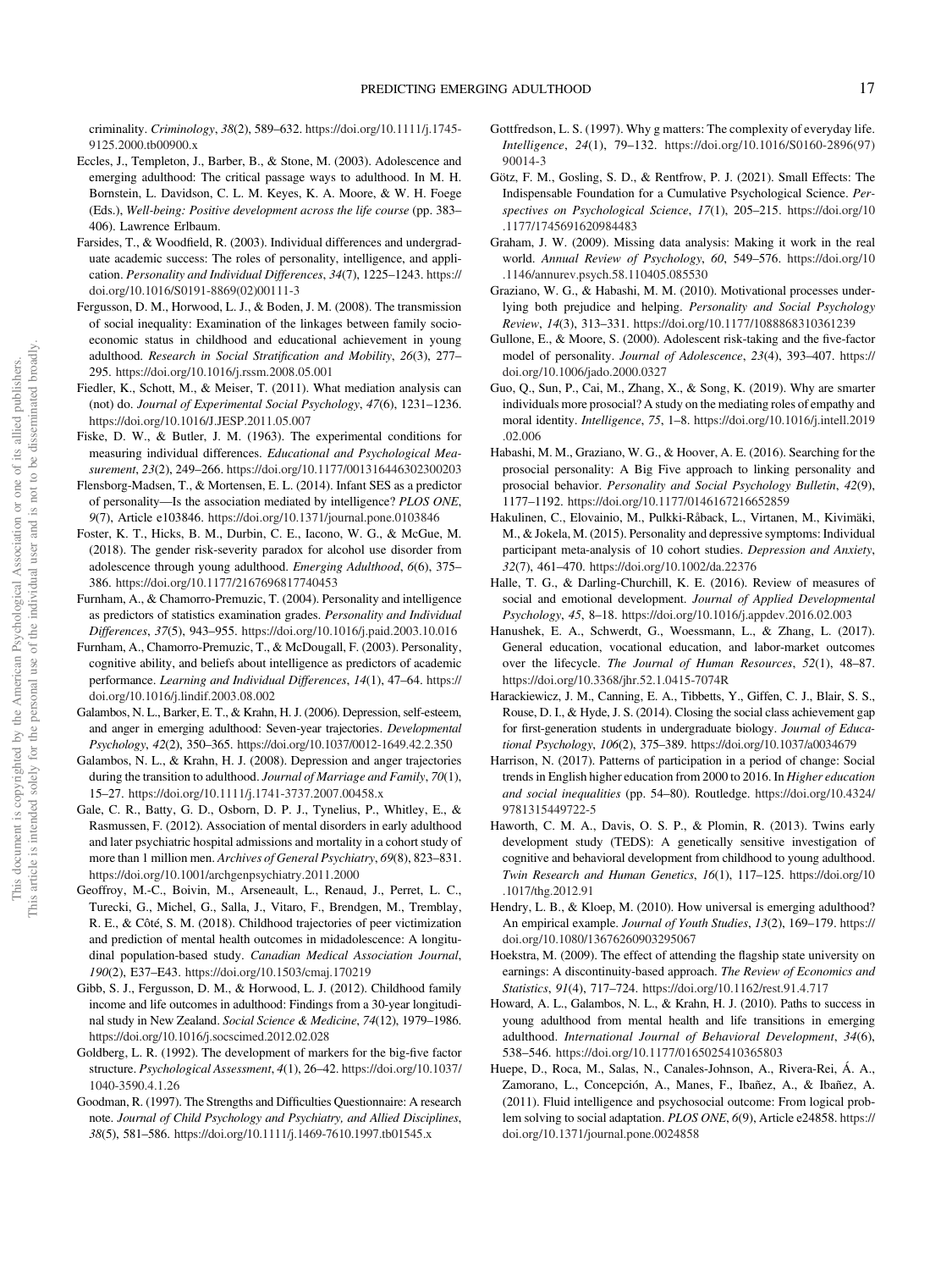- James, R. N. (2011). Charitable giving and cognitive ability. International Journal of Nonprofit and Voluntary Sector Marketing, 16(1), 70–83. https://doi.org/10.1002/nvsm.402
- Jerrim, J., Chmielewski, A. K., & Parker, P. (2015). Socioeconomic inequality in access to high-status colleges: A cross-country comparison. Research in Social Stratification and Mobility, 42, 20–32. https:// doi.org/10.1016/j.rssm.2015.06.003
- Jonassaint, C. R., Siegler, I. C., Barefoot, J. C., Edwards, C. L., & Williams, R. B. (2011). Low life course socioeconomic status (SES) is associated with negative NEO PI-R personality patterns. International Journal of Behavioral Medicine, 18(1), 13–21. https://doi.org/10.1007/s12529-009- 9069-x
- Jones, E. B., & Jackson, J. D. (1990). College grades and labor market rewards. The Journal of Human Resources, 25(2), 253–266. https:// doi.org/10.2307/145756
- Jones, S. E., Miller, J. D., & Lynam, D. R. (2011). Personality, antisocial behavior, and aggression: A meta-analytic review. Journal of Criminal Justice, 39(4), 329–337. https://doi.org/10.1016/j.jcrimjus.2011.03.004
- Judge, T. A., & Kammeyer-Mueller, J. D. (2012). On the value of aiming high: The causes and consequences of ambition. Journal of Applied Psychology, 97(4), 758–775. https://doi.org/10.1037/a0028084
- Kandel, E., Mednick, S. A., Kirkegaard-Sorensen, L., Hutchings, B., Knop, J., Rosenberg, R., & Schulsinger, F. (1988). IQ as a protective factor for subjects at high risk for antisocial behavior. Journal of Consulting and Clinical Psychology, 56(2), 224–226. https://doi.org/10.1037/0022-006X .56.2.224
- Kashdan, T. B., Rose, P., & Fincham, F. D. (2004). Curiosity and exploration: Facilitating positive subjective experiences and personal growth opportunities. Journal of Personality Assessment, 82(3), 291–305. https:// doi.org/10.1207/s15327752jpa8203\_05
- Kendig, S. M., Mattingly, M. J., & Bianchi, S. M. (2014). Childhood poverty and the transition to adulthood. Family Relations, 63(2), 271–286. https:// doi.org/10.1111/fare.12061
- Kenny, D. A., & Judd, C. M. (2014). Power anomalies in testing mediation. Psychological Science, 25(2), 334–339. https://doi.org/10.1177/09567976 13502676
- Kessler, R. C., Amminger, G. P., Aguilar-Gaxiola, S., Alonso, J., Lee, S., & Üstün, T. B. (2007). Age of onset of mental disorders: A review of recent literature. Current Opinion in Psychiatry, 20(4), 359–364. https://doi.org/ 10.1097/YCO.0b013e32816ebc8c
- Kim, J., Hwang, E., Phillips, M., Jang, S., Kim, J. E., Spence, M. T., & Park, J. (2018). Mediation analysis revisited: Practical suggestions for addressing common deficiencies. Australasian Marketing Journal, 26(1), 59–64. https://doi.org/10.1016/j.ausmj.2018.03.002
- Kirby, P. (2015). Levels of success: The potential of U.K. apprenticeships improving social mobility through education. The Sutton Trust.
- Kovas, Y., Haworth, C. M. A., Dale, P. S., Plomin, R., Weinberg, R. A., Thomson, J. M., & Fischer, K. W. (2007). The genetic and environmental origins of learning abilities and disabilities in the early school years. Monographs of the Society for Research in Child Development, 72(3), 1–144.vii. https://doi.org/10.1111/J.1540-5834.2007.00439.X
- Krapohl, E., Rimfeld, K., Shakeshaft, N. G., Trzaskowski, M., McMillan, A., Pingault, J.-B., Asbury, K., Harlaar, N., Kovas, Y., Dale, P. S., & Plomin, R. (2014). The high heritability of educational achievement reflects many genetically influenced traits, not just intelligence. Proceedings of the National Academy of Sciences of the United States of America, 111(42), 15273–15278. https://doi.org/10.1073/pnas.1408777111
- Lam, C. B., & Lefkowitz, E. S. (2013). Risky sexual behaviors in emerging adults: Longitudinal changes and within-person variations. Archives of Sexual Behavior, 42(4), 523–532. https://doi.org/10.1007/s10508-012- 9959-x
- Landberg, M., Lee, B., & Noack, P. (2019). What alters the experience of emerging adulthood? How the experience of emerging adulthood differs according to socioeconomic status and critical life events.

Emerging Adulthood, 7(3), 208–222. https://doi.org/10.1177/216769 6819831793

- Letourneau, N. L., Duffett-Leger, L., Levac, L., Watson, B., & Young-Morris, C. (2011). Socioeconomic status and child development: A meta-analysis. Journal of Emotional and Behavioral Disorders, 21(3), 211–224. https:// doi.org/10.1177/1063426611421007
- Lott, M. L. (2019). Decade of choices: Associations between choices during the twenties and flourishing or floundering during the thirties [Unpublished thesis]. Brigham Young University.
- Ludeke, S., Weisberg, Y., Tagar, M. R., & DeYoung, C. (2014). Not as different as we want to be: Attitudinally-consistent trait desirability leads to exaggerated associations between personality and sociopolitical attitudes. Personality and Individual Differences, 60, Article S37. https:// doi.org/10.1016/j.paid.2013.07.091
- Martin, L. T., Kubzansky, L. D., LeWinn, K. Z., Lipsitt, L. P., Satz, P., & Buka, S. L. (2007). Childhood cognitive performance and risk of generalized anxiety disorder. International Journal of Epidemiology, 36(4), 769–775. https://doi.org/10.1093/ije/dym063
- McAra, L., & McVie, S. (2010). Youth crime and justice: Key messages from the Edinburgh study of youth transitions and crime. Criminology and Criminal Justice, 10(2), 179–209. https://doi.org/10.1177/174889580 9360971
- McGee, R., Williams, S., Poulton, R., & Moffitt, T. (2000). A longitudinal study of cannabis use and mental health from adolescence to early adulthood. Addiction, 95(4), 491–503. https://doi.org/10.1046/j.1360- 0443.2000.9544912.x
- McLeod, J. D., & Shanahan, M. J. (1993). Poverty, parenting, and children's mental health. American Sociological Review, 58(3), Article 351. https:// doi.org/10.2307/2095905
- McLoyd, V. C. (1997). The impact of poverty and low socioeconomic status on the socioemotional functioning of African–American children and adolescents: Mediating effects. In R. D. Taylor & M. C. Wang (Eds.), Social and emotional adjustment and family relations in ethnic minority familes (pp. 7-34). Routledge.
- Mehta, C. M., Arnett, J. J., Palmer, C. G., & Nelson, L. J. (2020). Established adulthood: A new conception of ages 30 to 45. American Psychologist, 75(4), 431–444. https://doi.org/10.1037/amp0000600
- Meldrum, R. C., Petkovsek, M. A., Boutwell, B. B., & Young, J. T. N. (2017). Reassessing the relationship between general intelligence and selfcontrol in childhood. Intelligence, 60, 1–9. https://doi.org/10.1016/j.intell .2016.10.005
- Menardo, E., Balboni, G., & Cubelli, R. (2017). Environmental factors and teenagers' personalities: The role of personal and familial socio-cultural level. Behavioural Brain Research, 325, 181–187. https://doi.org/10.1016/j .bbr.2017.02.038
- Merton, R. K. (1968). The Matthew effect in science. The reward and communication systems of science are considered. Science, 159(3810), 56–63. https://doi.org/10.1126/science.159.3810.56
- Mezquita, L., Bravo, A. J., Ortet, G., Pilatti, A., Pearson, M. R., & Ibáñez, M. I. (2018). Cross-cultural examination of different personality pathways to alcohol use and misuse in emerging adulthood. Drug and Alcohol Dependence, 192, 193–200. https://doi.org/10.1016/j.drugalcdep.2018.08.004
- Miller, J. D., Lynam, D., Zimmerman, R. S., Logan, T. K., Leukefeld, C., & Clayton, R. (2004). The utility of the Five Factor Model in understanding risky sexual behavior. Personality and Individual Differences, 36(7), 1611–1626. https://doi.org/10.1016/j.paid.2003.06.009
- Mirowsky, J., & Ross, C. E. (2003). Education, social status, and health. Transaction Publishers.
- Moffitt, T. E., Gabrielli, W. F., Mednick, S. A., & Schulsinger, F. (1981). Socioeconomic status, IQ, and delinquency. Journal of Abnormal Psychology, 90(2), 152–156. https://doi.org/10.1037/0021-843X.90 .2.152
- Moore, R. C., Hussain, M. A., Watson, C. W.-M., Fazeli, P. L., Marquine, M. J., Yarns, B. C., Jeste, D. V., & Moore, D. J. (2018). Grit and ambition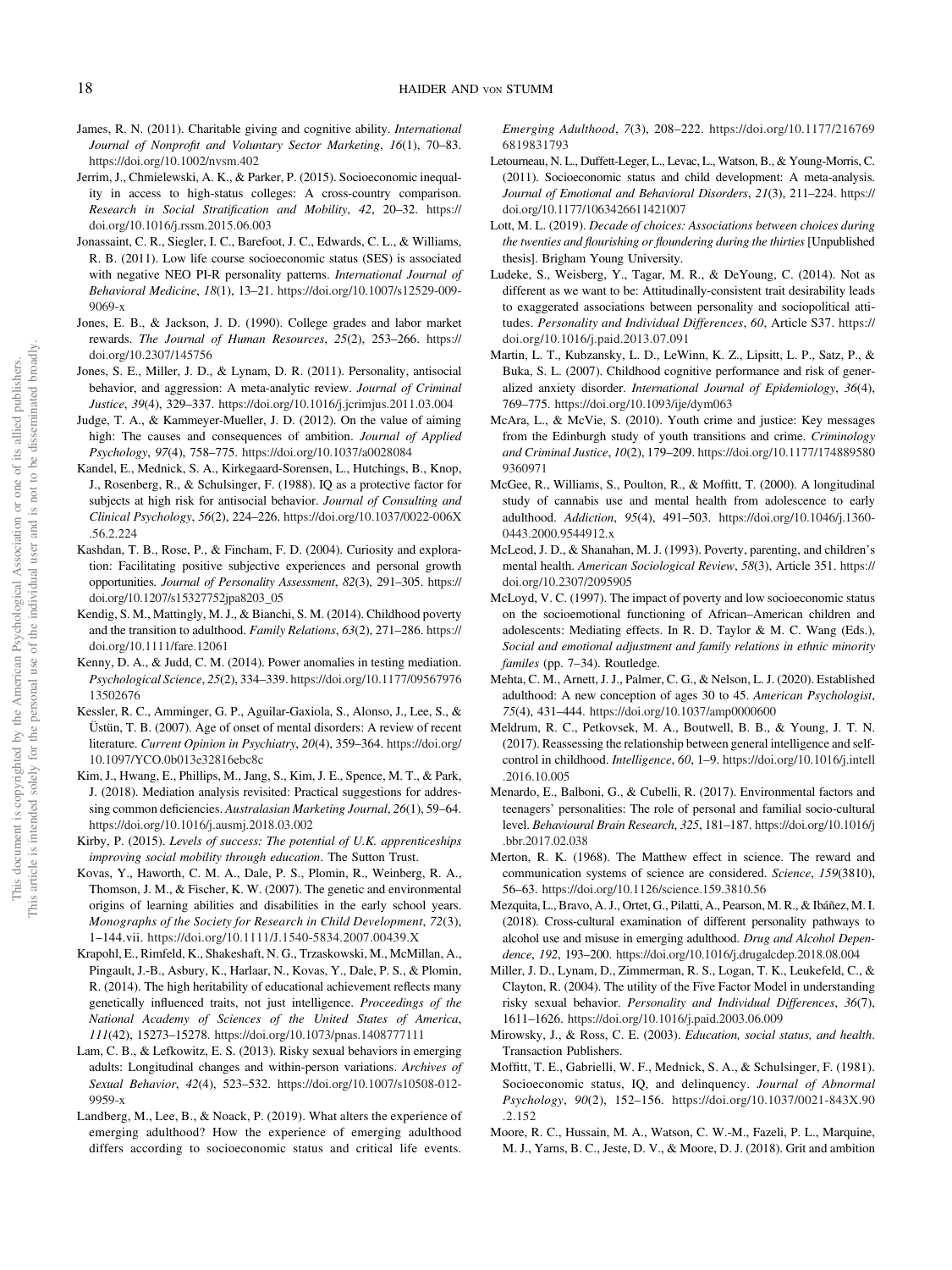are associated with better neurocognitive and everyday functioning among adults infected with HIV. AIDS and Behavior, 22(10), 3214–3225. https:// doi.org/10.1007/s10461-018-2061-1

- Mullins-Sweatt, S. N., Jamerson, J. E., Samuel, D. B., Olson, D. R., & Widiger, T. A. (2006). Psychometric properties of an abbreviated instrument of the five-factor model. Assessment, 13(2), 119–137. https://doi.org/ 10.1177/1073191106286748
- Mynard, H., & Joseph, S. (2000). Development of the multidimensional peervictimization scale. Aggressive Behavior, 26(2), 169–178. https://doi.org/10 .1002/(SICI)1098-2337(2000)26:2<169::AID-AB3>3.0.CO;2-A
- Nelson, L. J., & Padilla-Walker, L. M. (2013). Flourishing and floundering in emerging adult college students. Emerging Adulthood, 1(1), 67-78. https://doi.org/10.1177/2167696812470938
- Newcomb-Anjo, S. E., Barker, E. T., & Howard, A. L. (2017). A personcentered analysis of risk factors that compromise wellbeing in emerging adulthood. Journal of Youth and Adolescence, 46(4), 867–883. https:// doi.org/10.1007/s10964-016-0603-2
- Nicholson, N., Soane, E., Fenton-O'Creevy, M., & Willman, P. (2005). Personality and domain-specific risk taking. Journal of Risk Research, 8(2), 157–176. https://doi.org/10.1080/1366987032000123856
- Noftle, E. E., & Robins, R. W. (2007). Personality predictors of academic outcomes: Big five correlates of GPA and SAT scores. Journal of Personality and Social Psychology, 93(1), 116–130. https://doi.org/10 .1037/0022-3514.93.1.116
- O'Connor, M., Sanson, A., Hawkins, M. T., Letcher, P., Toumbourou, J. W., Smart, D., Vassallo, S., & Olsson, C. A. (2011). Predictors of positive development in emerging adulthood. Journal of Youth and Adolescence, 40(7), 860–874. https://doi.org/10.1007/s10964-010-9593-7
- O'Riordan, C., & O'Connell, M. (2014). Predicting adult involvement in crime: Personality measures are significant, socioeconomic measures are not. Personality and Individual Differences, 68, 98–101. https://doi.org/10 .1016/j.paid.2014.04.010
- Office for National Statistics. (2016). How has the student population changed?—Office for National Statistics. https://www.ons.gov.uk/pe oplepopulationandcommunity/birthsdeathsandmarriages/livebirths/articles/ howhasthestudentpopulationchanged/2016-09-20
- Office of Population and Census Surveys. (1991). Standard occupational classification: Social classifications and coding methodology (Vol. 3). Her Majesty's Stationery Office.
- Olshansky, S. J., Antonucci, T., Berkman, L., Binstock, R. H., Boersch-Supan, A., Cacioppo, J. T., Carnes, B. A., Carstensen, L. L., Fried, L. P., Goldman, D. P., Jackson, J., Kohli, M., Rother, J., Zheng, Y., & Rowe, J. (2012). Differences in life expectancy due to race and educational differences are widening, and many may not catch up. *Health Affairs*, 31(8), 1803–1813. https://doi.org/10.1377/hlthaff.2011.0746
- Organisation for Economic Co-operation and Development (OECD). (2020). Education at a glance 2020: OECD indicators. OECD Publishing. https:// doi.org/10.1787/69096873-en
- Osler, M., Lawlor, D. A., & Nordentoft, M. (2007). Cognitive function in childhood and early adulthood and hospital admission for schizophrenia and bipolar disorders in Danish men born in 1953. Schizophrenia Research, 92(1–3), 132–141. https://doi.org/10.1016/j.schres.2007.01.009
- Packard, C. J., Cavanagh, J., McLean, J. S., McConnachie, A., Messow, C.- M., Batty, G. D., Burns, H., Deans, K. A., Sattar, N., Shiels, P. G., Velupillai, Y. N., Tannahill, C., & Millar, K. (2012). Interaction of personality traits with social deprivation in determining mental wellbeing and health behaviours. Journal of Public Health, 34(4), 615–624. https:// doi.org/10.1093/pubmed/fds030
- Padilla-Walker, L. M., & Nelson, L. J. (2017). Flourishing in emerging adulthood: Positive development during the third decade of life. Oxford University Press.
- Piff, P. K., Kraus, M. W., Côté, S., Cheng, B. H., & Keltner, D. (2010). Having less, giving more: The influence of social class on prosocial

behavior. Journal of Personality and Social Psychology, 99(5), 771–784. https://doi.org/10.1037/a0020092

- Poropat, A. E. (2009). A meta-analysis of the five-factor model of personality and academic performance. Psychological Bulletin, 135(2), 322–338. https://doi.org/10.1037/a0014996
- Powell, A. (2018). NEET: Young people not in education, employment or training. House of Commons Library. https://commonslibrary.parliament .uk/research-briefings/sn06705/
- Raven, J., Raven, J. C., & Court, J. H. (1998). Mill Hill vocabulary scale. OPP.
- Raven, J. C., Court, J. H., & Raven, J. (1996). Manual for Raven's progressive matrices and vocabulary scales. Oxford University Press.
- R Core Team. (2020). R: A language and environment for statistical computing. R Foundation for Statistical Computing. https://www.Rproject.org/
- Richardson, J. T. E., Mittelmeier, J., & Rienties, B. (2020). The role of gender, social class and ethnicity in participation and academic attainment in U.K. higher education: An update. Oxford Review of Education, 46(3), 346–362. https://doi.org/10.1080/03054985.2019.1702012
- Richardson, M., Abraham, C., & Bond, R. (2012). Psychological correlates of university students' academic performance: A systematic review and meta-analysis. Psychological Bulletin, 138(2), 353–387. https://doi.org/10 .1037/a0026838
- Richmond-Rakerd, L. S., Caspi, A., Ambler, A., d'Arbeloff, T., de Bruine, M., Elliott, M., Harrington, H. L., Hogan, S., Houts, R. M., Ireland, D., Keenan, R., Knodt, A. R., Melzer, T. R., Park, S., Poulton, R., Ramrakha, S., Rasmussen, L. J. H., Sack, E., Schmidt, A. T., ::: Moffitt, T. E. (2021). Childhood self-control forecasts the pace of midlife aging and preparedness for old age. Proceedings of the National Academy of Sciences of the United States of America, 118(3), Article 2010211118. https://doi.org/10 .1073/pnas.2010211118
- Rimfeld, K., Kovas, Y., Dale, P. S., & Plomin, R. (2016). True grit and genetics: Predicting academic achievement from personality. Journal of Personality and Social Psychology, 111(5), 780–789. https://doi.org/10 .1037/pspp0000089
- Rimfeld, K., Malanchini, M., Spargo, T., Spickernell, G., Selzam, S., McMillan, A., Dale, P. S., Eley, T. C., & Plomin, R. (2019). Twins early development study: A genetically sensitive investigation into behavioral and cognitive development from infancy to emerging adulthood. Twin Research and Human Genetics, 22(6), 508–513. https://doi.org/10.1017/thg.2019.56
- Roberts, B. W., & DelVecchio, W. F. (2000). The rank-order consistency of personality traits from childhood to old age: A quantitative review of longitudinal studies. Psychological Bulletin, 126(1), 3–25. https://doi.org/ 10.1037/0033-2909.126.1.3
- Roberts, B. W., Jackson, J. J., Fayard, J. V., Edmonds, G., & Meints, J. (2009). Conscientiousness. In M. R. Leary & R. H. Hoyle (Eds.), Handbook of individual differences in social behavior (pp. 369-381). The Guilford Press.
- Roberts, B. W., Kuncel, N. R., Shiner, R., Caspi, A., & Goldberg, L. R. (2007). The power of personality: The comparative validity of personality traits, Socioeconomic status, and cognitive ability for predicting important life outcomes. Perspectives on Psychological Science: A Journal of the Association for Psychological Science, 2(4), 313–345. https://doi.org/10 .1111/j.1745-6916.2007.00047.x
- Rohrer, J. M. (2018). Thinking clearly about correlations and Causation: Graphical causal models for observational data. Advances in Methods and Practices in Psychological Science, 1(1), 27–42. https://doi.org/10.1177/ 2515245917745629
- Rosseel, Y. (2012). lavaan: An R package for structural equation modeling and more. Version 0.5–12 (BETA). Journal of Statistical Software, 48(2), 1–36. https://doi.org/10.18637/jss.v048.i02
- Roth, B., Becker, N., Romeyke, S., Schäfer, S., Domnick, F., & Spinath, F. M. (2015). Intelligence and school grades: A meta-analysis. Intelligence, 53, 118–137. https://doi.org/10.1016/j.intell.2015.09.002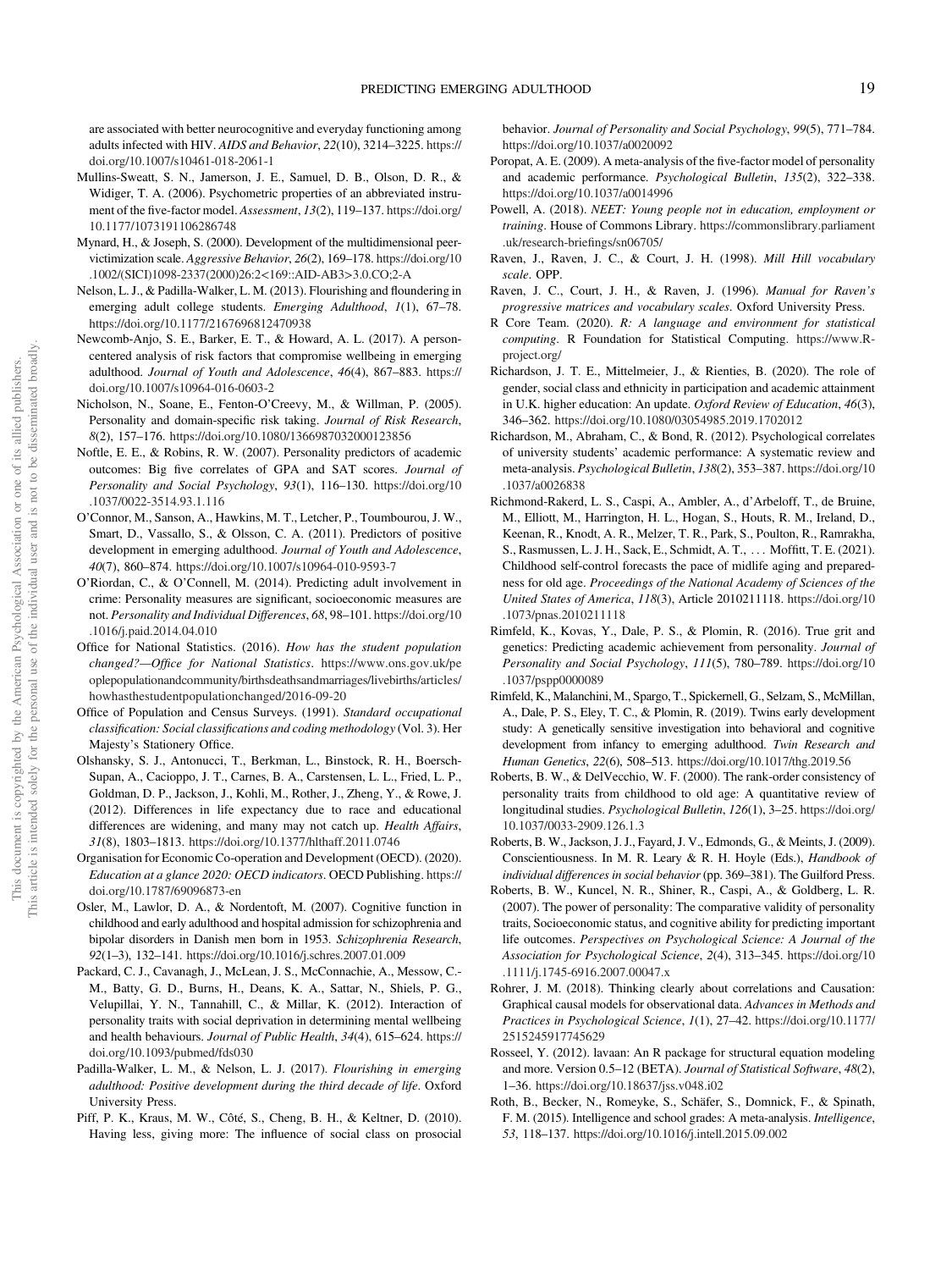- Salmela-Aro, K., Aunola, K., & Nurmi, J. E. (2008). Trajectories of depressive symptoms during emerging adulthood: Antecedents and consequences. European Journal of Developmental Psychology, 5(4), 439–465. https:// doi.org/10.1080/17405620600867014
- Samuel, D. B., Mullins-Sweatt, S. N., & Widiger, T. A. (2013). An investigation of the factor structure and convergent and discriminant validity of the five-factor model rating form. Assessment, 20(1), 24–35. https://doi.org/10.1177/1073191112455455
- Samuel, R., Bergman, M. M., & Hupka-Brunner, S. (2013). The Interplay between educational achievement, occupational success, and well-being. Social Indicators Research, 111(1), 75–96. https://doi.org/10.1007/s11205- 011-9984-5
- Schmidt, F. T. C., Nagy, G., Fleckenstein, J., Möller, J., & Retelsdorf, J. (2018). Same same, but different? Relations between facets of conscientiousness and grit. European Journal of Personality, 32(6), 705–720. https://doi.org/10.1002/per.2171
- Schmitt, D. P. (2004). The Big Five related to risky sexual behaviour across 10 world regions: Differential personality associations of sexual promiscuity and relationship infidelity. European Journal of Personality, 18(4), 301–319. https://doi.org/10.1002/per.520
- Schoon, I. (2015). Diverse pathways: Rethinking the transition to adulthood. In P. R. Amato, A. Booth, S. M. McHale, & J. V. Hook (Eds.), Families in an era of increasing inequality: Diverging destinies (pp. 115–136). Springer. https://doi.org/10.1007/978-3-319-08308-7\_9
- Schulenberg, J. E., & Zarrett, N. R. (2007). Mental health during emerging adulthood: Continuity and discontinuity in courses, causes, and functions. In J. J. Arnett & J. L. Tanner (Eds.), Emerging adults in America: Coming of age in the 21st century (pp. 135–172). American Psychological Association. https://doi.org/10.1037/11381-006
- Shanahan, M. J., Bauldry, S., Roberts, B. W., Macmillan, R., & Russo, R. (2014). Personality and the reproduction of social class. Social Forces, 93(1), 209–240. https://doi.org/10.1093/sf/sou050
- Sherman, R. A., Cooper, A. B., & Hogan, R. T. (2017). Where is ambition in factor models of personality? Personality and Individual Differences, 106, 26–31. https://doi.org/10.1016/j.paid.2016.09.057
- Smith-Woolley, E., Ayorech, Z., Dale, P. S., von Stumm, S., & Plomin, R. (2018). The genetics of university success. Scientific Reports 2018 8:1, 8(1), 1–9. https://doi.org/10.1038/s41598-018-32621-w
- Sorić, I., Penezić, Z., & Burić, I. (2017). The Big Five personality traits, goal orientations, and academic achievement. Learning and Individual Differences, 54, 126–134. https://doi.org/10.1016/j.lindif.2017.01.024
- Steel, P., Schmidt, J., & Shultz, J. (2008). Refining the relationship between personality and subjective well-being. Psychological Bulletin, 134(1), 138–161. https://doi.org/10.1037/0033-2909.134.1.138
- Stephens, N. M., Fryberg, S. A., Markus, H. R., Johnson, C. S., & Covarrubias, R. (2012). Unseen disadvantage: How American universities' focus on independence undermines the academic performance of first-generation college students. Journal of Personality and Social Psychology, 102(6), 1178–1197. https://doi.org/10.1037/a0027143
- Sternberg, R. J., Grigorenko, E. L., & Bundy, D. A. (2001). The predictive value of IQ. Merrill-Palmer Quarterly, 47(1), 1–41. https://doi.org/10 .1353/mpq.2001.0005
- Stieger, M., Flückiger, C., Rüegger, D., Kowatsch, T., Roberts, B. W., & Allemand, M. (2021). Changing personality traits with the help of a digital personality change intervention. Proceedings of the National Academy of Sciences of the United States of America, 118(8), Article 2017548118. https://doi.org/10.1073/pnas.2017548118
- Strenze, T. (2007). Intelligence and socioeconomic success: A meta-analytic review of longitudinal research. Intelligence, 35(5), 401–426. https:// doi.org/10.1016/j.intell.2006.09.004
- Sutin, A. R., Luchetti, M., Stephan, Y., Robins, R. W., & Terracciano, A. (2017). Parental educational attainment and adult offspring personality: An intergenerational life span approach to the origin of adult personality

traits. Journal of Personality and Social Psychology, 113(1), 144–166. https://doi.org/10.1037/pspp0000137

- Tangney, J. P., Baumeister, R. F., & Boone, A. L. (2004). High self-control predicts good adjustment, less pathology, better grades, and interpersonal success. Journal of Personality, 72(2), 271–324. https://doi.org/10.1111/j .0022-3506.2004.00263.x
- Tanner, J. L. (2006). Recentering during emerging adulthood: A critical turning point in life span human development. In J. J. Arnett & J. L. Tanner (Eds.), Emerging adults in America: Coming of age in the 21st century (pp. 21–55). American Psychological Association. https://doi.org/10 .1037/11381-002
- The Complete University Guide. (2014). University league tables 2014. https://www.thecompleteuniversityguide.co.uk/league-tables/rankings?  $v = 2014$
- Thompson, K., Leadbeater, B., Ames, M., & Merrin, G. J. (2019). Associations between marijuana use trajectories and educational and occupational success in young adulthood. Prevention Science, 20(2), 257–269. https:// doi.org/10.1007/s11121-018-0904-7
- Tucker-Drob, E. M. (2013). How many pathways underlie socioeconomic differences in the development of cognition and achievement? Learning and Individual Differences, 25, 12–20. https://doi.org/10.1016/j.lindif .2013.01.015
- Tucker-Drob, E. M., & Bates, T. C. (2016). Large cross-national differences in Gene × Socioeconomic status interaction on intelligence. Psychological Science, 27(2), 138–149. https://doi.org/10.1177/0956797615612727
- Turchik, J. A., Garske, J. P., Probst, D. R., & Irvin, C. R. (2010). Personality, sexuality, and substance use as predictors of sexual risk taking in college students. Journal of Sex Research, 47(5), 411–419. https://doi.org/10 .1080/00224490903161621
- van Roode, T., Sharples, K., Dickson, N., & Paul, C. (2017). Life-course relationship between socioeconomic circumstances and timing of first birth in a birth cohort. PLOS ONE, 12, Article e0170170. https://doi.org/ 10.1371/journal.pone.0170170
- Vedel, A. (2014). The Big Five and tertiary academic performance: A systematic review and meta-analysis. Personality and Individual Differences, 71, 66–76. https://doi.org/10.1016/j.paid.2014.07.011
- von Stumm, S. (2017). Socioeconomic status amplifies the achievement gap throughout compulsory education independent of intelligence. *Intelli*gence, 60, 57–62. https://doi.org/10.1016/j.intell.2016.11.006
- von Stumm, S., Chamorro-Premuzic, T., & Ackerman, P. L. (2011). Revisiting intelligence–personality associations. In T. Chamorro-Premuzic, S. von Stumm, & A. Furnham (Eds.), The Wiley-Blackwell handbook of individual differences (pp. 217–241). John Wiley and Sons. https:// doi.org/10.1002/9781444343120.ch8
- von Stumm, S., & Plomin, R. (2015). Socioeconomic status and the growth of intelligence from infancy through adolescence. Intelligence, 48, 30–36. https://doi.org/10.1016/j.intell.2014.10.002
- Voncina, M., Kosutic, Z., Pesic, D., Todorovic, D., Peulic, A., Lazarevic, M., Rakovic, D. I., Djuric, M., Bradic, Z., Pejovic, M. M., Gotlib, D., & Lecic Tosevski, D. (2018). Family and personality predictors of clinical depression and anxiety in emerging adults: Common, distinctive, or a vulnerability continuum? Journal of Nervous and Mental Disease, 206(7), 537–543. https://doi.org/10.1097/NMD.0000000000000839
- Watson, D., & Humrichouse, J. (2006). Personality development in emerging adulthood: Integrating evidence from self-ratings and spouse ratings. Journal of Personality and Social Psychology, 91(5), 959–974. https:// doi.org/10.1037/0022-3514.91.5.959
- Webster, G. D., Dewall, C. N., Pond, R. S., Jr., Deckman, T., Jonason, P. K., Le, B. M., Nichols, A. L., Schember, T. O., Crysel, L. C., Crosier, B. S., Smith, C. V., Paddock, E. L., Nezlek, J. B., Kirkpatrick, L. A., Bryan, A. D., & Bator, R. J. (2014). The Brief Aggression Questionnaire: Psychometric and behavioral evidence for an efficient measure of trait aggression. Aggressive Behavior, 40(2), 120–139. https://doi.org/10.1002/ab.21507